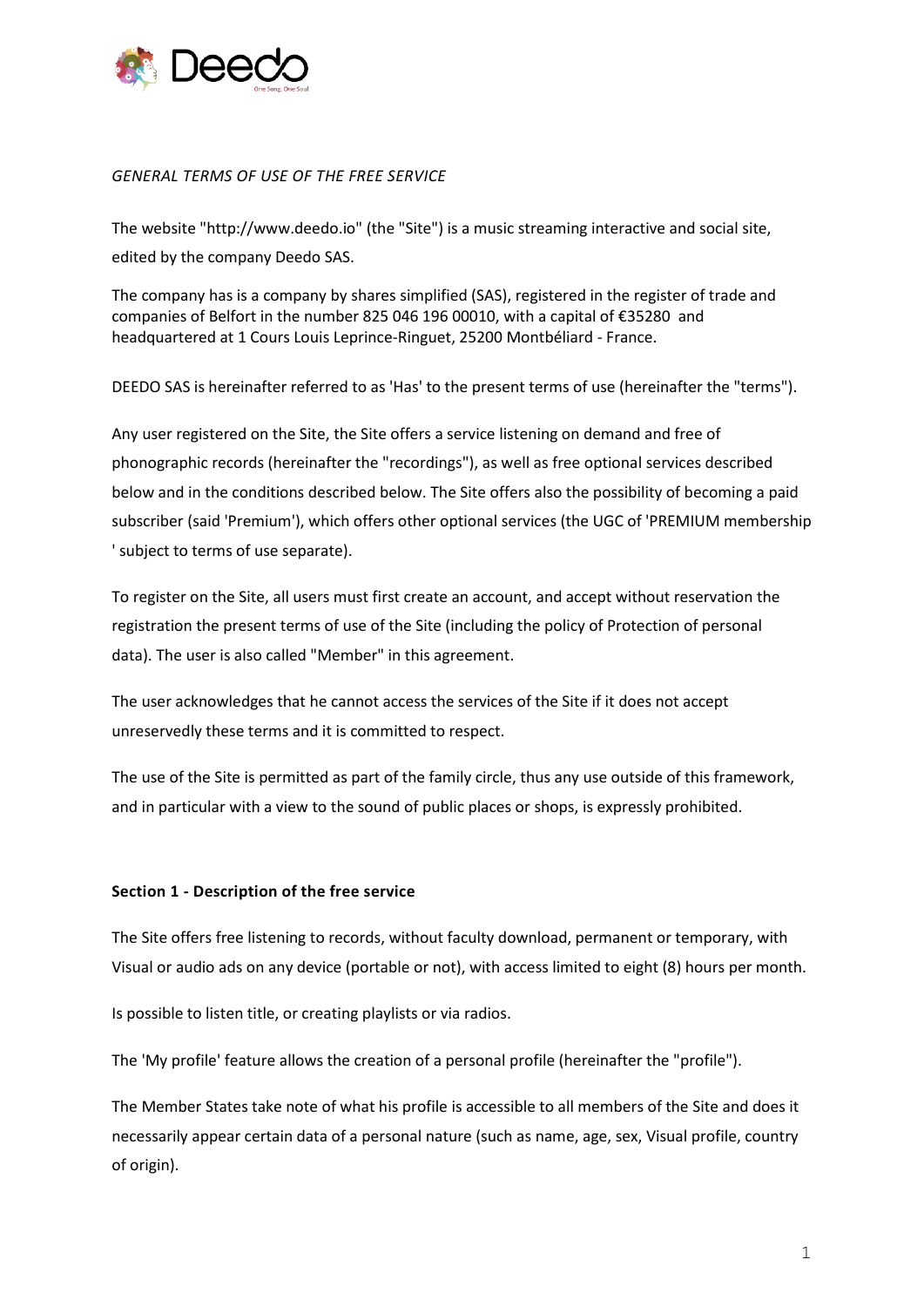

Optionally, the Member acknowledges that it can choose to publish any other personal data or other information such as his plays or his favorites, which may also be published on the pages of the Member on social networks.

## **Article 2 - Liability of members**

a / the Member is solely responsible for the messages, content or information published by its care on the Site therefore that in its role as host of the service here, within the meaning of the provisions of the law No. 2004-575 of 21 June 2004 on confidence in the economy Digital, DEEDO cannot be responsible for the content published by members on the Site and over which DEEDO has no power of control and surveillance.

The Member agrees expressly, under penalty of criminal or civil liability involved, that the messages he's uploaded are not likely to, unless this list is exhaustive, including:

-constitute a violation of the rights of intellectual property of third parties; in this respect the Member undertakes to do not reproduce or communicate to the public on the Site of the elements protected in respect of copyright, deposited as a mark or more generally protected by any other right of intellectual property held by a third party without the prior consent of the holders of such rights of property;

-contain computer viruses likely to interrupt, destroy or alter the functionality of the Site;

-promoting crimes or contain illegal, threatening, messages or character pedophile, pornographic, defamatory, obscene, hateful, racist, anti-Semitic, xenophobic, revisionist, or contrary to public policy or morality;

-adversely affect privacy or respect for the dignity of others;

-encourage violence, fanaticism, to crime, suicide, hatred because of religion, race, sex, sexual orientation, ethnicity;

-harassing other members;

-promote or encourage any activity or criminal enterprise;

-solicit and/or share passwords and/or personal information for purposes commercial or illegal;

-transmit chains of e-mails, unsolicited mass mailings, instant messages, unwanted advertising messages or e-mails unsolicited;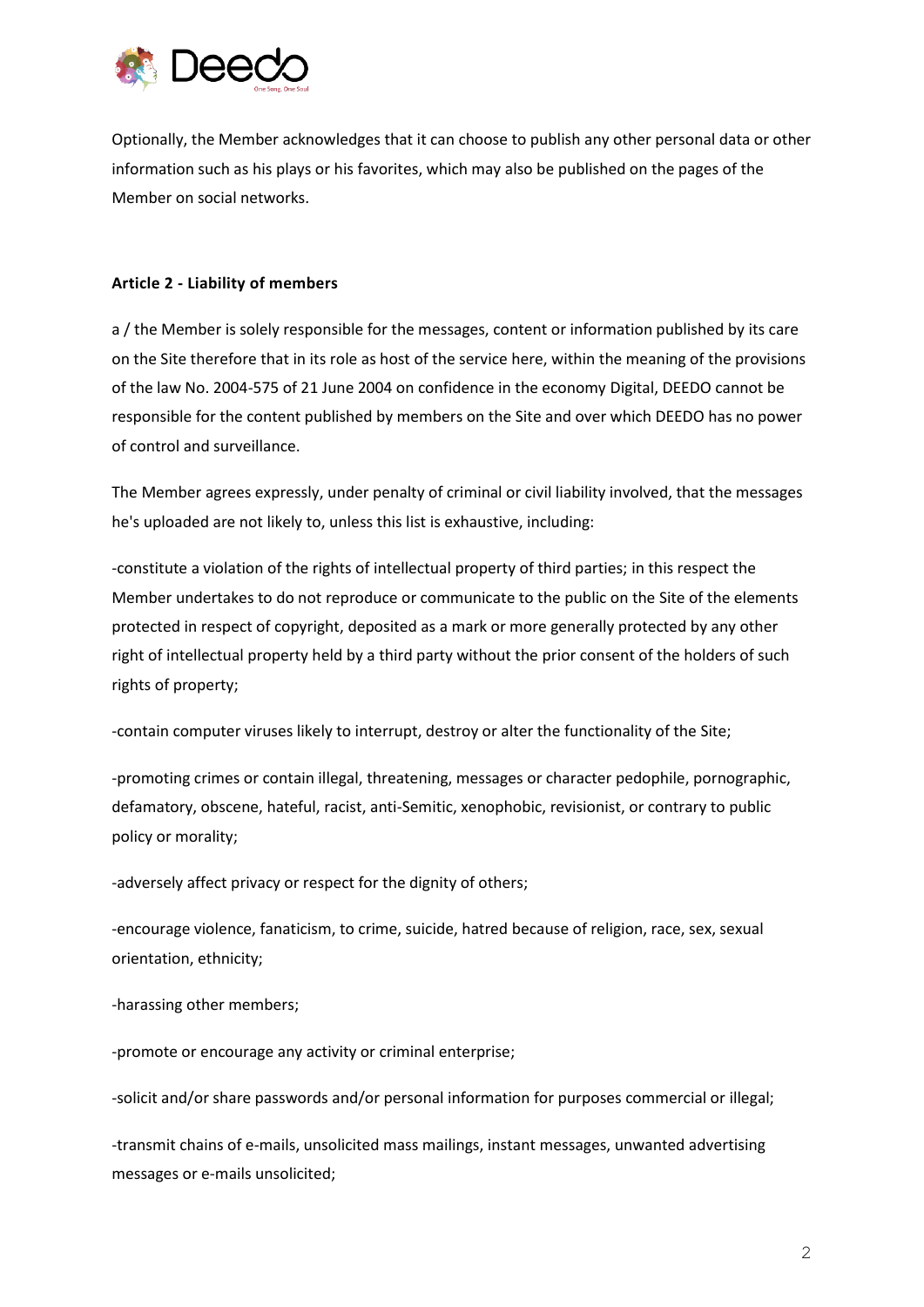

-include ads advertising or solicitations in order to provide products and/or services to marketing through the Site;

-contain addresses or hypertext links to external websites whose content is contrary to the laws and regulations in force, which violate rights of opposites third-party, or that would be of these terms.

(b) the Member undertakes to not use the automatic use of systems such as scripts to add members to their profile, or send comments or messages.

(c) DEEDO cannot be held liable for a breach in conservation and the confidentiality of the password of the Member outside its network, nor for any use by a third party to which the Member would have communicated his credentials and his password or who would have access to the account of the Member as a result of a fault, clumsiness, or negligence of the Member or his credentials.

The Member agrees not to use the account, the nickname and the password of another Member.

The Member guarantees the accuracy of information provided has for the purposes of registration and undertakes to notify any subsequent changes.

(d) the Member acknowledges that DEEDO reserves, for where his use of the Site would be contrary to these terms and, more generally, to the laws and regulations in force, immediately and without notice to its opt-out of services of the Site and/or the blocking of access to the Site.

(e) DEEDO reserves, in the case where the Member would be responsible for a breach of law, by force or violates the rights of third parties the right to provide, at the request of any legitimate authority (jurisdiction, administrative authority, police services), all information allowing or facilitating the identification of the Member offender.

#### **Article 3 - Technical measures for the protection of records**

(a) the Member States take note of what the records available from the Site are protected by technical measures of protection put in place by DEEDO to prevent or limit, based on available technologies, the uses of records not authorized by these terms.

(b) the Member undertakes to not to bypass, in any way whatsoever, such technological protection measures, to download the recordings available for listening only on the Site, or more generally to use those Records for purposes not authorized by these terms.

Member States acknowledge that to knowingly infringe a technical measure of protection exposes it, by application of the provisions of article L. 335-4-1 of the Code of intellectual property french to pay a fine of 3,750 euros and only the fact of purchase or knowingly offer to others, directly or indirectly,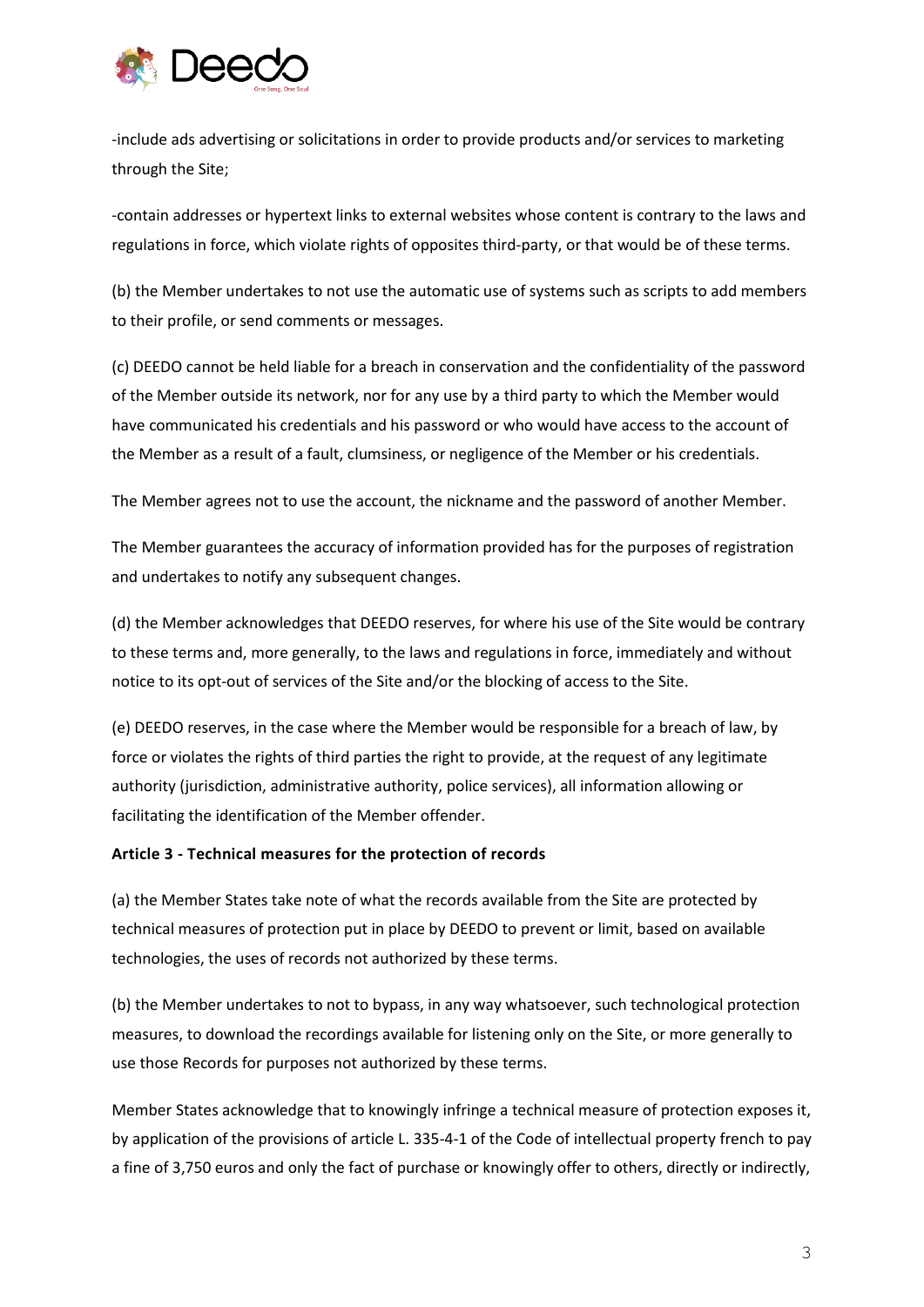

designed or specially adapted means to infringe upon a technical measure of protection being punished for its part a imprisonment of six months and 30,000 euro fine.

(c) has informed the Member that it reserves the right to permanently block all access to the Site to any Member who would have tried to circumvent the technical protection measures implemented by DEEDO preventing download of recordings.

Subject to the prior intervention of judicial and/or administrative authority competent, DEEDO reserves the right to communicate the identity of the offender to all Member holder or holders of the digital exploitation rights of Set records at the disposal of the Member to and from the Site.

## **Article 4 - Obligations and limitation of warranties of DEEDO**

(a) DEEDO guarantees hold the necessary authorizations for the exploitation of the recordings in the present conditions.

(b) it is expressly agreed that the responsibility of DEEDO cannot be sought in any capacity whatsoever because of the content published on the Site by members.

(c) it is expressly agreed that DEEDO cannot be held responsible for any fraudulent operations of records that could take place without his knowledge or in violation of these terms, and in particular any illegal downloading of Records.

(d) DEEDO reserves the right to insert or allow any third party to insert in all the pages of the Site or in the exportable readers of advertising or promotional messages without that liability cannot be sought on the content of these messages advertising.

(e) as a simple service Editor, DEEDO cannot guarantee the quality of the Internet, or access and cannot guarantee the absence of the Internet network service interruption.

(f) it is expressly agreed that DEEDO cannot under any circumstances be responsible for disputes that may arise between members of the Site.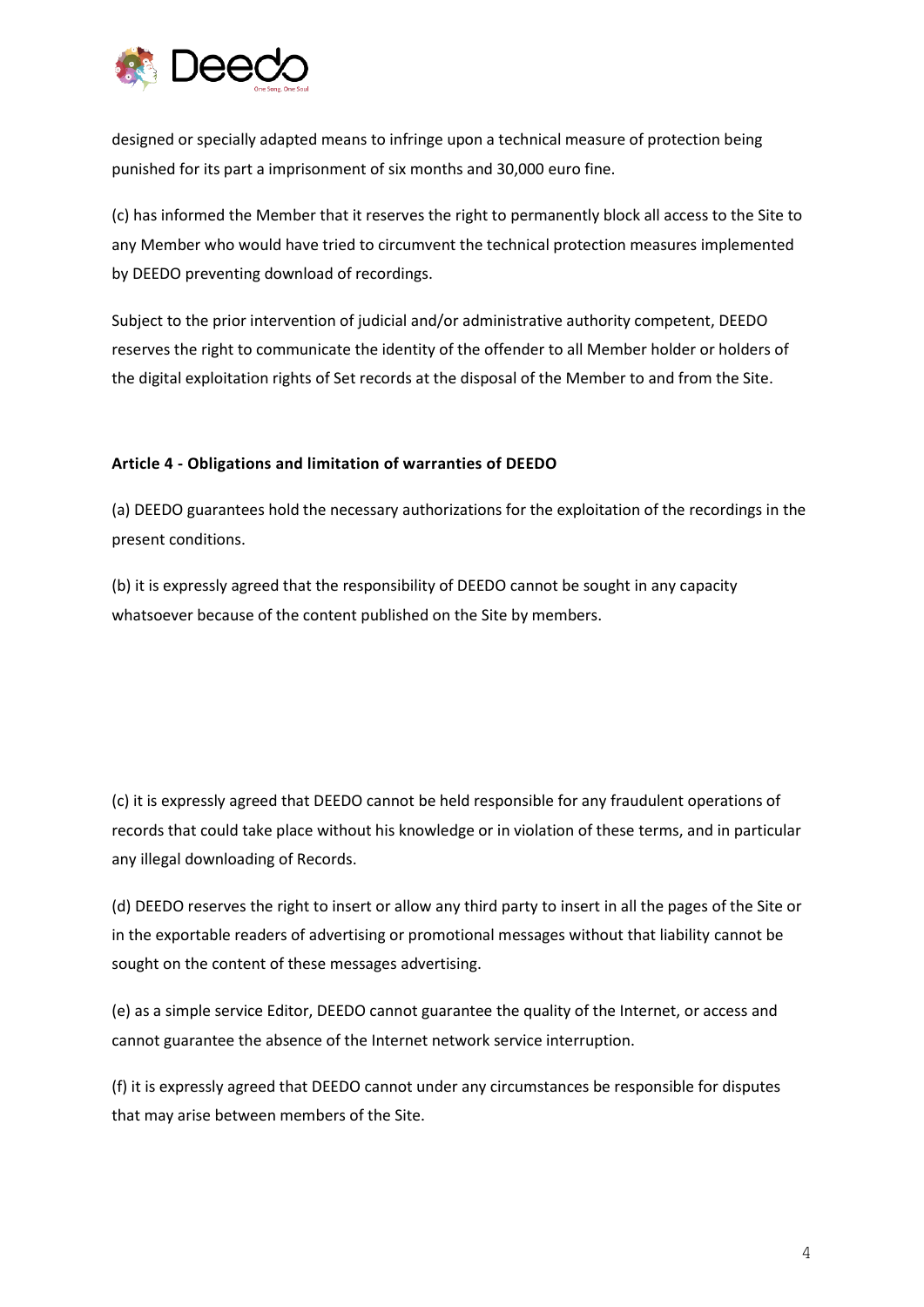

(g) DEEDO cannot be held responsible for the malfunction hypertext links on the Site links to third party Internet sites (and which integration was conducted by DEEDO itself or by a member), nor for their content and in particular for advertising, products, services and/or other materials available on and from these third-party sites.

## **Article 5 - Alert Procedure and reporting of abuse**

(a) the Member is invited to report to DEEDO, under the alert below described procedure, any fraudulent use of the Site from which he would have knowledge and including any message whose content would contravene the prohibitions above set out or more generally the laws and regulatory provisions in force.

(b) Similarly, anyone believing that there is violation on the Site of a right which he would hold has the ability to notify DEEDO (article 6-1-5 of the law of June 21, 2004, n ° 2004-575) mail with acknowledgment of receipt specifying all of the following information:

-the identity of the notifier: in the case of a natural person: name, first name, date of birth, nationality, home and profession. In the case of a legal person: its form, its name, its headquarters, and the organ that represents it legally;

-the description of the disputed facts and their precise location on the Site;

-the reasons for which the content should be removed including the mention of the applicable legal provisions;

The Member is informed of what has prepared for the possibility to withdraw, in accordance with the law, any information or content, or make access impossible, and this therefore it becomes aware of their manifestly unlawful nature.

# **Article 6 - Protection of personal data policy**

## **6.1 object**

This topic illustrates the commitment of DEEDO having regard to the respect of your privacy and the protection of collected and processed personal data through your use of the Site and services of DEEDO in conditions referred in the terms of use and sale of DEEDO services ("data").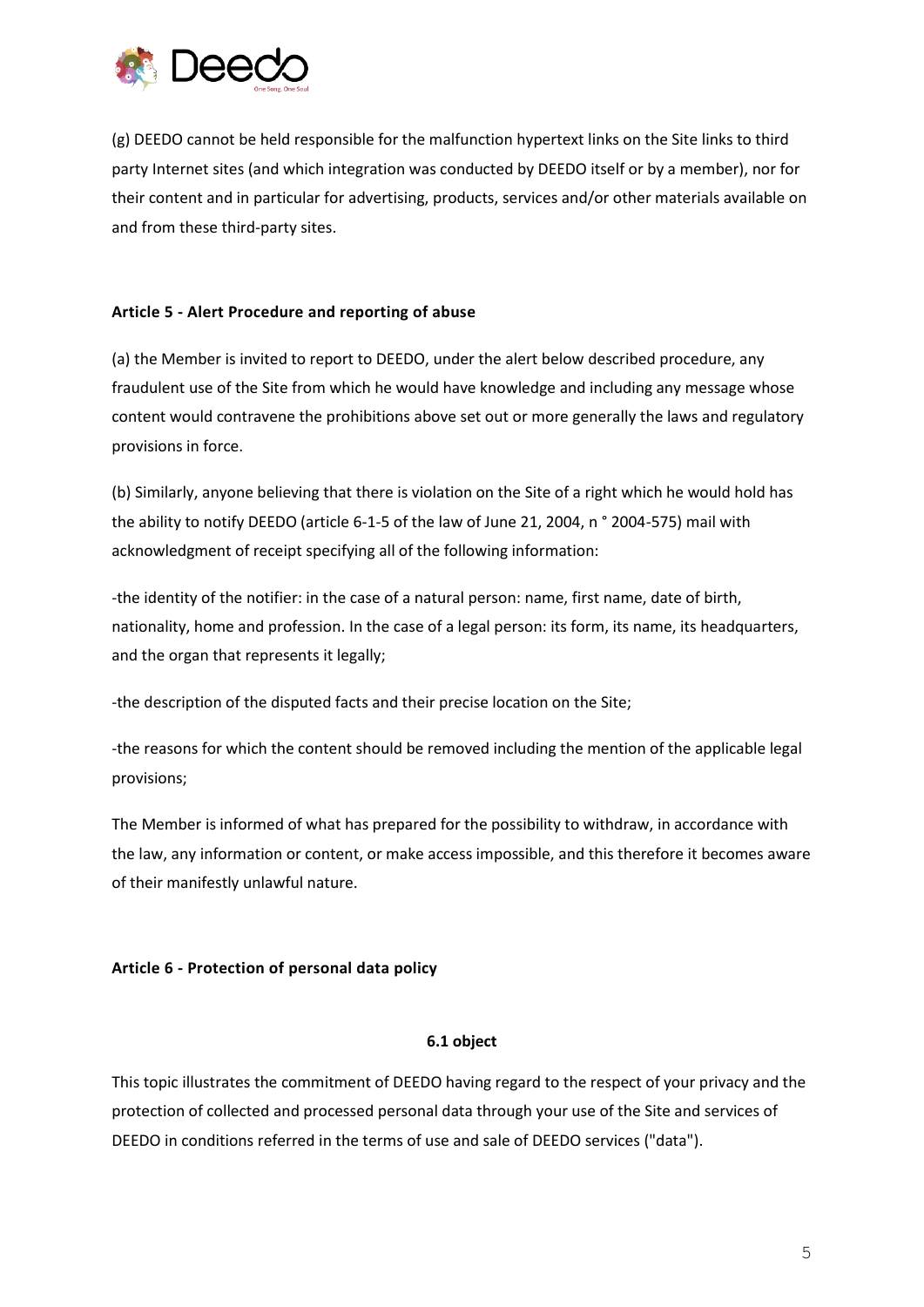

DEEDO undertakes to respect the current legislation on the protection of privacy with respect to the automated treatment of the personal data. Site has been the subject of prior statements to the National Commission for computing and liberties (CNIL).

#### **6.2 data collected**

Data collected and later processed are those that you voluntarily give us via the registration form on the Site (the "form") or on the "My information" in your account page and concern, at least, your username, your age, gender and a valid e-mail address.

When you use the Site and the services of DEEDO, some data are collected automatically including technical data (such as your computer or your mobile devices IP address) and information about the consultation and the use by you of the pages of the Site, advertisements displayed on the Site and the features of the services of DEEDO, excluding any other.

## **6.3 treatment purposes**

The data that you provide us voluntarily and who are identified as mandatory within the form, are necessary for the purpose of the site and features DEEDO services (especially for access to the Site and services of DEEDO).

The data that you provide us voluntarily (mandatory or not) as well as the data automatically collected by the Site (i) to customize and improve your use of the Site and has services, (ii) to ensure the provision services has by its partners, if any, (iii) to personalize the advertising offer proposed by DEEDO or partners on the Site or the websites of its partners, (iv) to analyse and conduct statistics as to the consultation and use of the Site, DEEDO and services ads posted on the Site, and (v) only in the case where you have expressly agreed to your account has association with your use of social networks accounts to the time of your registration on the Site, or by setting your account has to this end in the heading " *Notifications and sharing* ", to share content from the Site on these networks or to publicize your consultation or your opinion concerning a our Site content on the websites of these networks.

The data will also allow has to send you newsletters ("newsletter") of DEEDO informed that such email address and, if necessary, modified by you even or notifications on your devices Mobile. If you no longer wish to receive these newsletters or notifications, you can at any time unsubscribe by clicking the link provided at the bottom of each newsletter or by changing your data from your account on the Site by clicking on the heading «Notifications & sharing»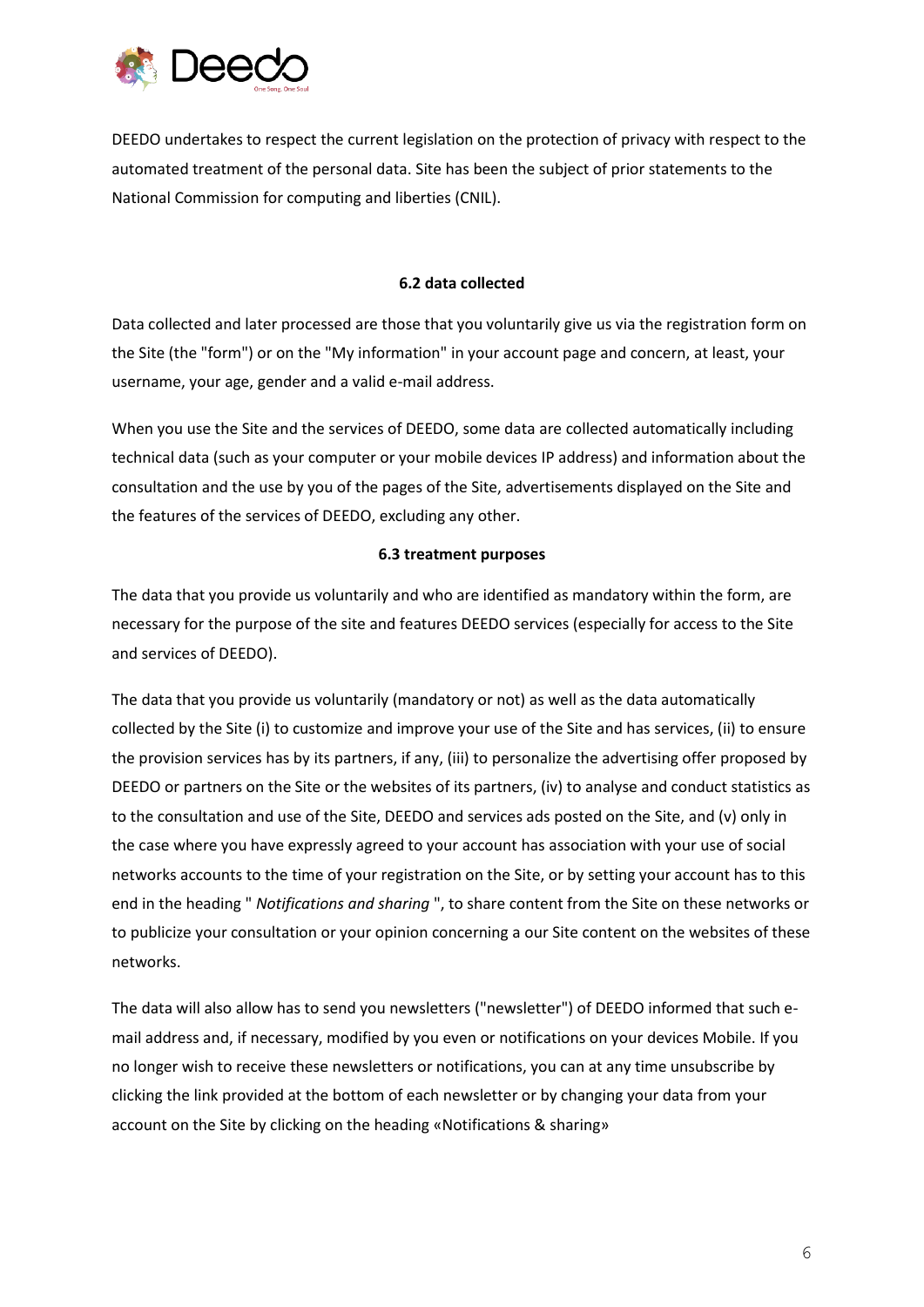

These data are also kept for purposes of security, in order to meet legal and regulatory obligations that DEEDO is submitted.

#### **6.4 data recipients**

Your data may be disclosed to third parties without your express consent.

You are informed, however, that they will be disclosed in application of a law, a regulation or a decision of a regulatory authority or competent judicial or even, if necessary, for the purposes, DEEDO, preserve its rights and interests.

As part of the management of your subscription, your data may be passed on to the companies responsible for the management, execution and processing of payment transactions.

In sending newsletters or notifications, your data may be passed to Sendinblue society responsible for the management, treatment and sending the newsletters and notifications of DEEDO.

DEEDO may need to share some of your data in connection with your use of third-party applications made available to you in the "Application" of the Site ("Applications") page. DEEDO agrees not to share this data only in the cases where you gave your express consent when you use each Application. You are informed that the privacy policies of our partners then govern the use by them of the data we provide them with your agreement or else they collect directly from you.

In the processing of your data for purposes of customizing the advertising offer proposed by DEEDO or its partners, your data may be transferred to partners or service providers responsible for the analysis and processing of your data for the account has or its partners.

When you subscribe to DEEDO services through a partner of DEEDO, DEEDO may transmit your data to the partner order (i) to ensure the proper execution of the provision of our services by this partner, (ii) to enable to analyze and conduct statistics as to the consultation and use of the services of DEEDO and (iii) to personalize the advertising offer which is offered by this partner.

DEEDO may also transmit your data to Facebook, Twitter, Google, + in the event where you have expressly agreed to your account has association with accounts of use of these social networks at the time of your registration on Site or by setting your account has to this end in the heading "Notifications and sharing", in order to (i) allow you to share content from the Site on these networks or to publicize your consultation or your opinion regarding content of our Site on the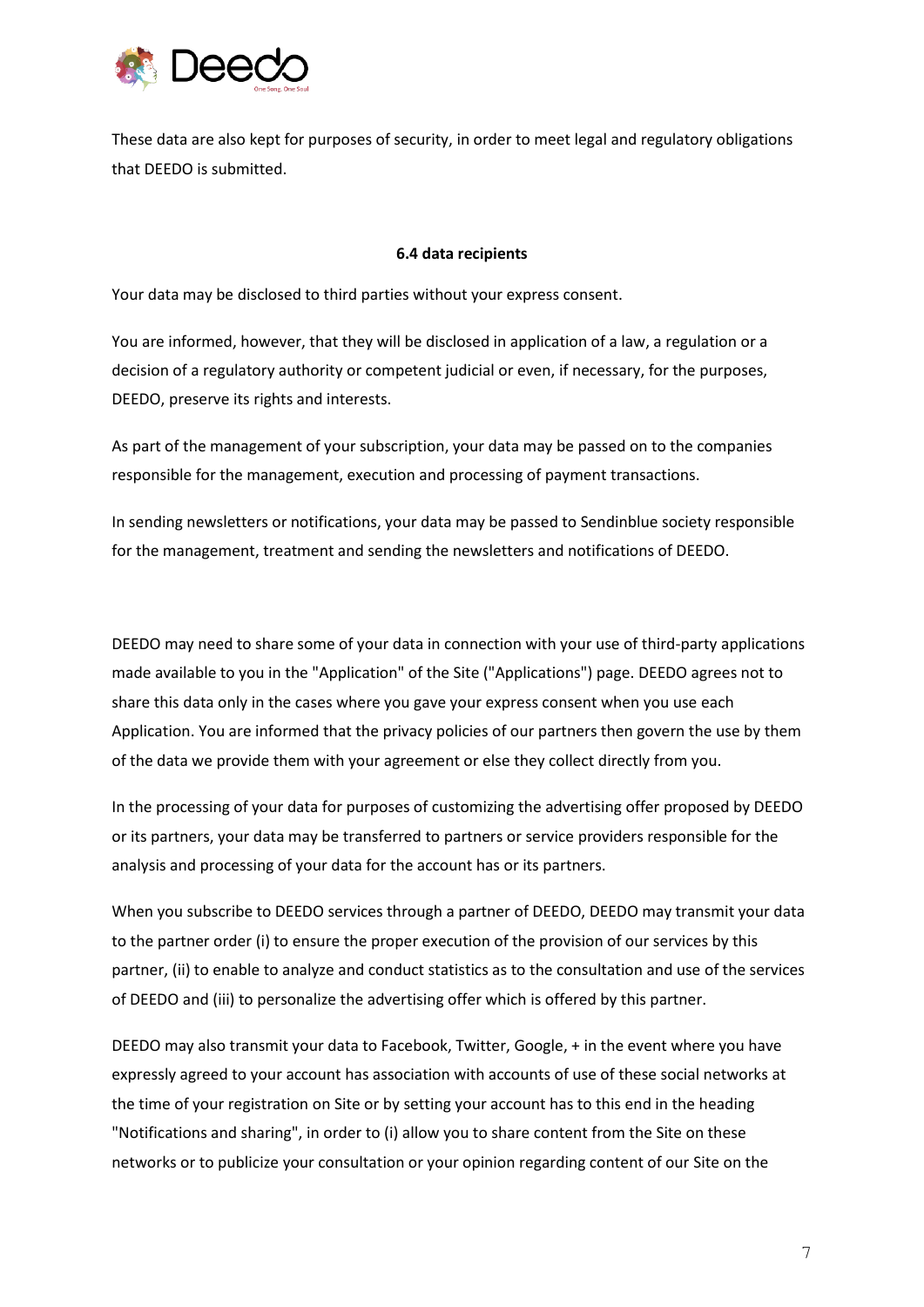

websites of these networks and (ii) customize the advertising offer proposed by DEEDO or third parties on these networks.

#### **6.5 data transfer**

As part of the treatment of your data, these can be transferred by DEEDO to servers located in several countries.

You are informed that your data may be transferred within the Group has in one country other than your country of residence and including outside the European Union (in particular in Senegal, has with a subsidiary in Senegal). DEEDO informs you that your data transfer is done in the respect of the provisions of the data protection act and freedom and particularly of articles 68 and 69 of this law.

In addition, you are informed that, in order to allow you to use Applications, data can be transferred in a country other than your country of residence and including outside the European Union. You are informed that privacy of our partners, available in the application policies, then govern the treatment by the partners involved in your data.

You are also informed that, in the case where you have expressly agreed to your account has association with your use of Facebook, Twitter, Google account +, some of your data may be transferred in another country than your country of residence and including outside the European Union. You are informed that the privacy policy of these social networks to which you have agreed to associate your account has, if any, is available on their respective websites and governs the treatment of your data by these networks.

In addition, in the event where you have subscribed to DEEDO services through a partner of DEEDO, some of your data may subject to a transfer in a country other than your country of residence and including outside the European Union. You are informed that the privacy policy of these partners is available on their respective websites and governs the treatment of your data by these partners.

Finally, you are informed that in order to enable you to receive newsletters or notifications, data can be transferred in a country other than your country of residence and including outside the European Union (to the United States of America). DEEDO informs you that your data transfer is done in the respect of the provisions of the data protection act and freedom and particularly of articles 68 and 69 of this law.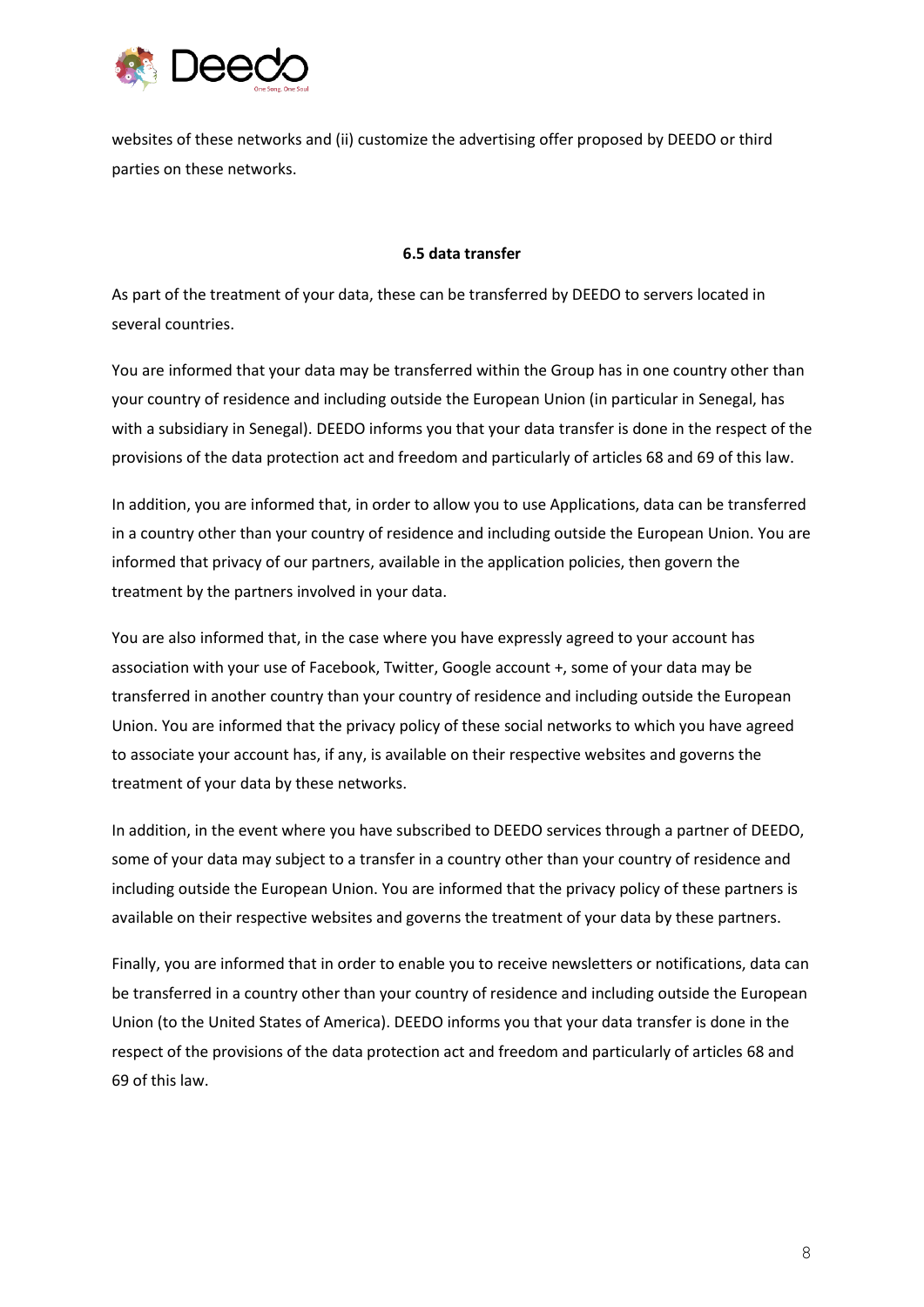

## **6.6 data security**

DEEDO attaches great significance to the security of your data and implement all appropriate measures for the purpose of limiting the risk of loss, deterioration or improper use of these.

## **6.7 data retention**

The data are stored at the host of the Site identified breast with [Legal notice](http://deedo.io/legal/deedo-en-legal.pdf) and are kept for the time strictly necessary to achieve the purposes referred to above - until.

Beyond this period, they will be preserved for exclusively statistical purposes and will not be to no exploitation, of any nature whatsoever.

## **6.8 your rights**

You have a right of access and rectification of your data by sending us a request via the " ". [Contact](http://deedo.io/en/contact) " " or by mail to the following address: DEEDO 1 Cours Louis Leprince-Ringuet, 25200 Montbéliard - France

## **Article 7 - data collection systems**

DEEDO and third parties are likely to establish data collection systems in the computer of the Member.

Member can find all information relating to their rights and choices he can do on the installation of data collection systems by DEEDO or third parties on his computer in the policy of Protection of data A personal character of DEEDO, accessible [here](http://deedo.io/legal/deedo-en-privacy.pdf) .

# **Article 8 - intellectual property**

The general structure of the Site and all other elements the component (such as including recordings, graphic Charter, including the album reviews, Visual texts, photographs, logos, domain name, elements associated with records in) including photographs, images, texts and biography of the authors, performers and other eligible recordings as well as visuals of the conditioning of the records and biographies) are the exclusive property of DEEDO or were investigated prior authorization of use for the benefit of DEEDO.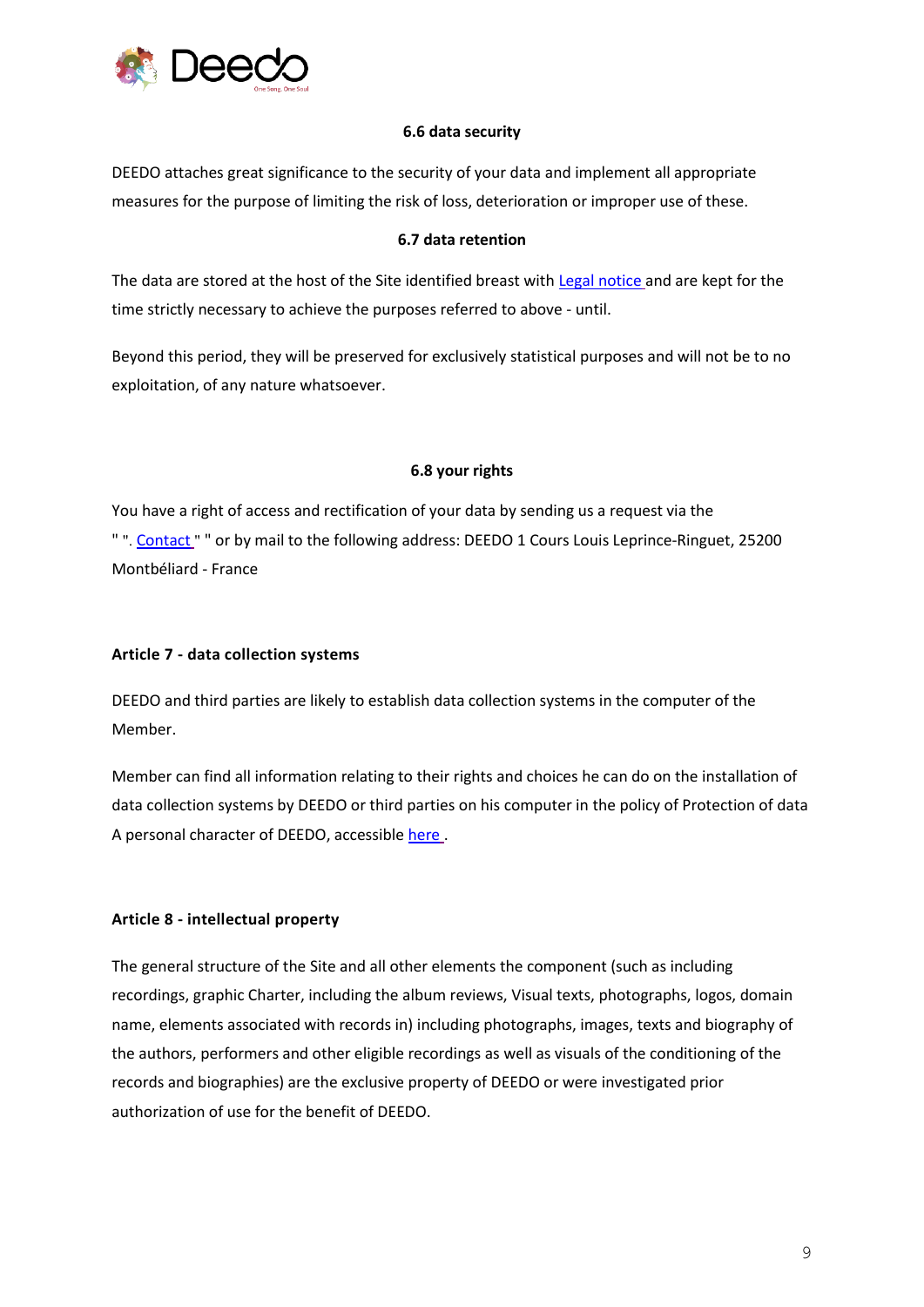

All reproduction and representation, total or partial, of the Site and/or the components by any process whatsoever, without the express permission of DEEDO are therefore forbidden and would constitute a counterfeit sanctioned by articles L. 335-2 and following of the Code of intellectual property.

Any hypertext link referring to the Site and using the technique of the 'framing' (programming technique offering the possibility to divide the window of a web browser into several frames autonomous in order to view the contents of an external site) or «» in-line linking"(proceeded to display in a web page one from another site, which saves storage space on the hard disk of the machine where the site is hosted and which has the effect of concealing a uninformed user the enviro environment of origin that belongs to this element) is forbidden.

Any artificial use an account has (this use aimed, for example, to increase the number of plays of some records unnaturally or artificially), through processes automated such as robots or scripts or by any other means is strictly prohibited.

## **Article 9 - Modification of the site**

DEEDO reserves the right to change its services or Site including through provision of new features or by modifying and/or the removal of features so far proposed to the Member from the Site.

#### **Article 10 - Termination of his account by a Member**

The Member may at any time to unsubscribe from the Site by going to her profile page.

Any opt-out of the Site will take immediate effect.

In case of suspension of one of the services of the Site, the Member will be informed by DEEDO through a screen of information during its audit service connection.

#### **Article 11 - Applicable law**

These terms are subject to French law.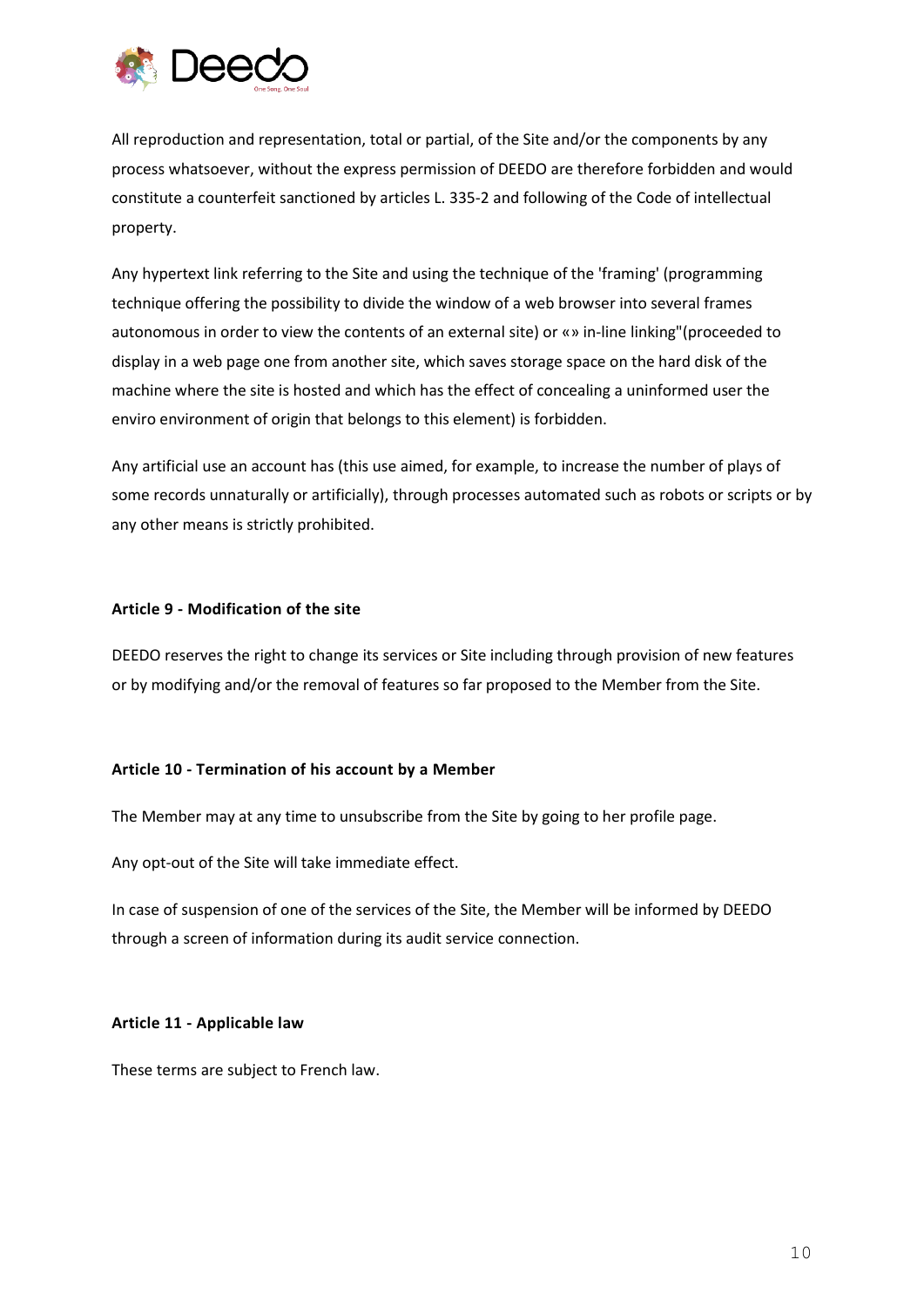

## *General conditions of use and sale Service DEEDO Premium*

## **Article 1 - General**

The website "http://www.deedo.io" (the "Site") is a music streaming interactive and social site, edited by the company Deedo SAS.

The company has is a company by shares simplified (SAS), registered in the register of trade and companies of Belfort in the number 825 046 196 00010, with a capital of €30,000 and headquartered at 1 Cours Louis Leprince-Ringuet, 25200 Montbéliard - France.

DEEDO SA is hereinafter referred to as 'Has' to these TOS - terms (hereinafter the "GTU - GTS").

The Site offers free to its visitors or members discovery and access to music through different services (on request) and features ("playlists").

The Site has also offers a service of unlimited listen to music on demand in high audio quality and without advertising by paid subscription (hereinafter referred to as "the DEEDO Premium Service").

These terms of use and sale exclusively govern the DEEDO Premium Service provided by DEEDO. These conditions apply exclusion of all others, including those in force for other - free and pay services - offered on the Site.

These terms of use and sale are intended to define the contractual and business relationships between DEEDO, on the one hand, and any subscriber to DEEDO Premium Service (hereinafter "the Subscriber"), on the other hand.

The Subscriber acknowledges that he will be able to subscribe and access the DEEDO Premium Service if it does not accept unreservedly these terms - terms and it is committed to respect.

The use of the Site and the Premium Service has is allowed as part of the family circle, thus any use outside of this framework, and in particular with a view to the sound of public places or shops, is expressly prohibited.

These terms agree without prejudice to the legal provisions applicable in this area and in particular those provided the consumer Code.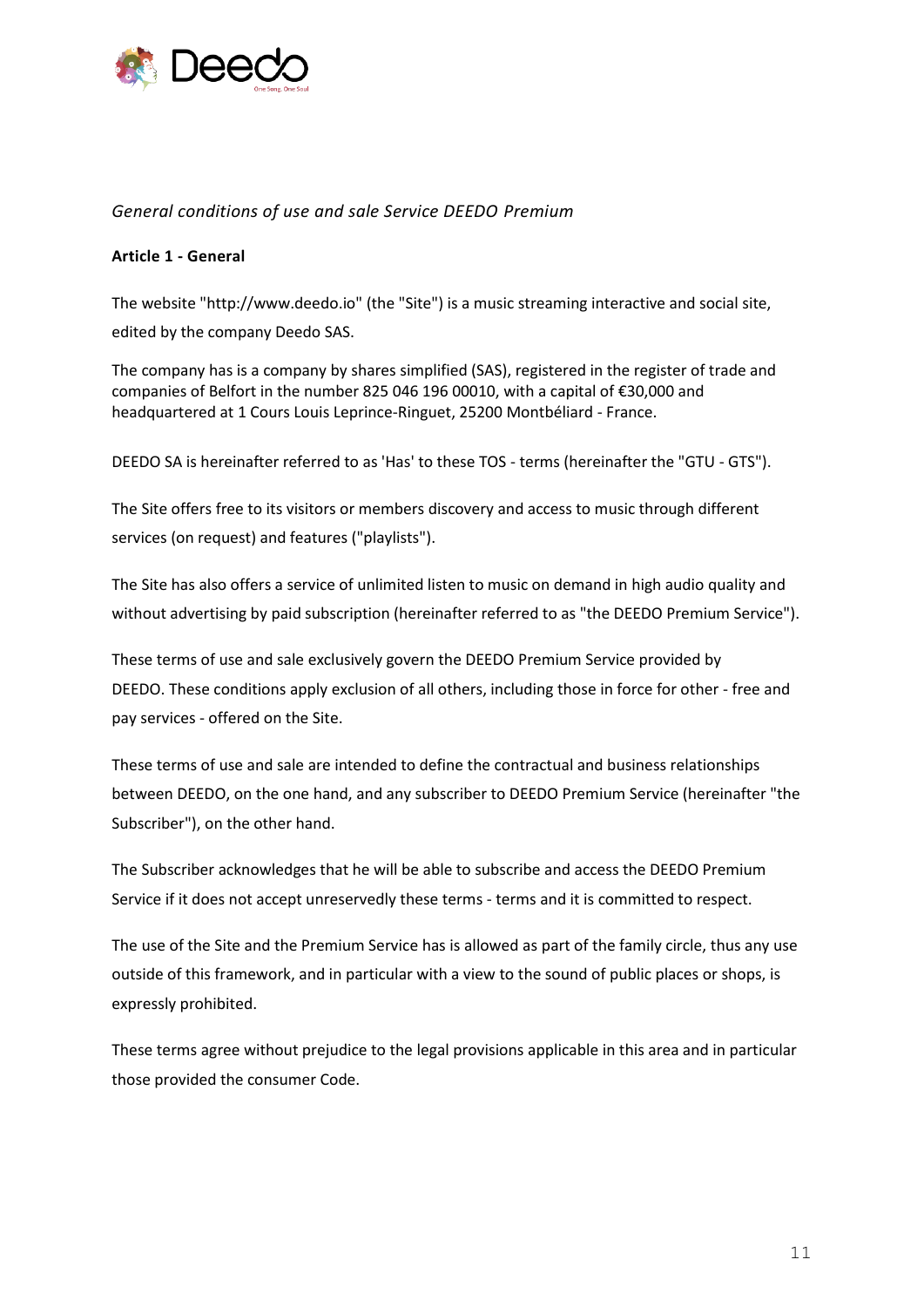

## **Section 2 - Description of the Premium Service has**

DEEDO Premium Service is a service offered and operated by DEEDO allowing, by purchasing a subscription to these terms, from his personal computer to listen to music in high quality audio in an unlimited way and without advertising.

From the site, and once he has subscribed to the Premium Service has, the Subscriber has access to all the features of it.

The main features of the Premium Service has are:

-unlimited access, to listen to the titles of the music catalog of the DEEDO Premium Service, in the playlists of the Site;

-No advertising;

-a sound quality improved compared to that offered on the free version of the Site.

DEEDO Premium Service is available for the Subscriber up to the termination of their subscription according to its duration (month, year, etc.). Once the subscription is expired or terminated, unlimited access to music is no longer allowed.

The music can be listened to for the duration of the subscription, without however being able to be downloaded, transferred or on any medium whatsoever.

It is clear to the Subscriber that has is not able to prevent the display of ads possibly contained in the video clips provided and hosted by third parties and which would be integrated into the Site (ex: Dailymotion,...)

#### **Section 3 - Conditions for use of the Premium Service**

Access to the Premium Service has a personal computer is possible through the Site.

Using the DEEDO Premium Service requires an internet connection broadband. It is specified that these connections are not supported by DEEDO, it belongs therefore to the Subscriber to first subscribe to a high-speed Internet in order to use the Premium Service has.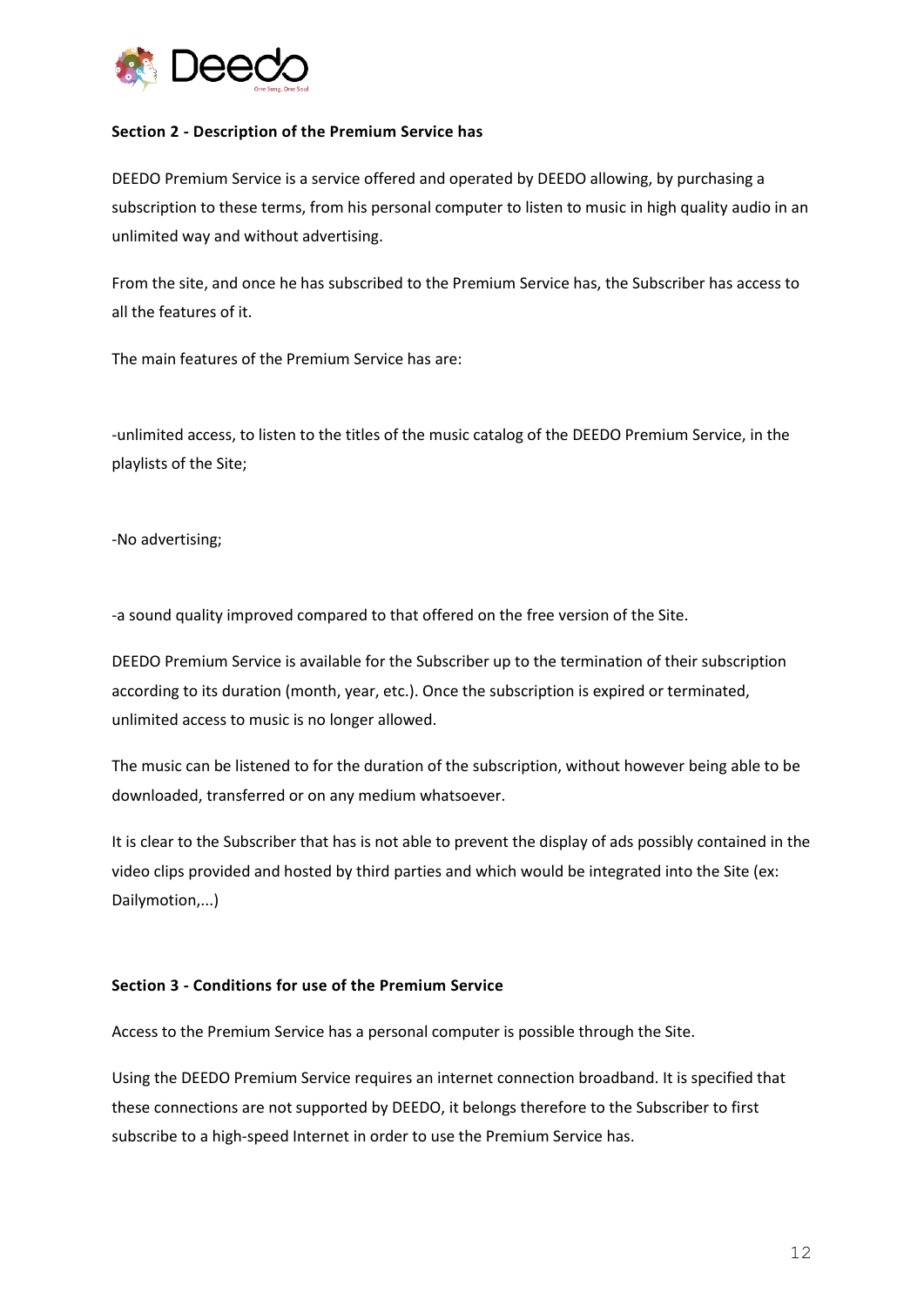

The catalogue of phonographic records available as part of the Premium Service has is dependent on existing contracts with right holders and is accordingly likely to vary. Any DEEDO cannot guarantee the presence in the catalogue available for the Premium Service has a title or album determined or any performer or group of performers determined. Similarly, DEEDO cannot guarantee that any title or album determined or any performer or group of performers determined present in the catalogue available for the Premium Service has be indefinitely. DEEDO will be in no way responsible for the removal or disabling of the content of the proposed catalogue items.

The Subscriber can activate the DEEDO Premium Service on a personal computer (PC or Mac) as well as smartphones or tablets. DEEDO Premium Service is available only from a single connection at a time. It is stated that DEEDO implements the technical means to check the absence of simultaneous multiple connections to the same account for the Premium Service DEEDO and detect attempts by multiple connections.

## **Article 4 - Availability and changes to the Premium Service has**

DEEDO Premium Service is available 24 hours a day, seven days a week, within the limits of the above terms of use and the provisions of article 11 below.

However, DEEDO reserves the right to make the Premium Service has all the changes and improvements of their choice related to the technical development. DEEDO is committed to what he does or increase prices, or changes in quality or or substantial changes to features of the Premium Service has.

Moreover, DEEDO reserves the right to temporarily suspend access to the Premium Service has to ensure operations maintenance related to changing technology or necessary for the continuity of the DEEDO Premium Service.

Temporary interruptions of the service will be, wherever possible, notified via the Site at least 24 (twenty-four) hours before they operate, except when these interruptions have a sense of urgency. DEEDO also reserves the right, without compensation, to put a definitive end to the DEEDO Premium Service. Any final closing of the Service will be notified via the Site at least 1 (one) month before that it occurs, the Subscriber will be more accountable to no payment from the date of Service downtime.

**Article 5 - Absence of right of withdrawal - duration - renewal - termination**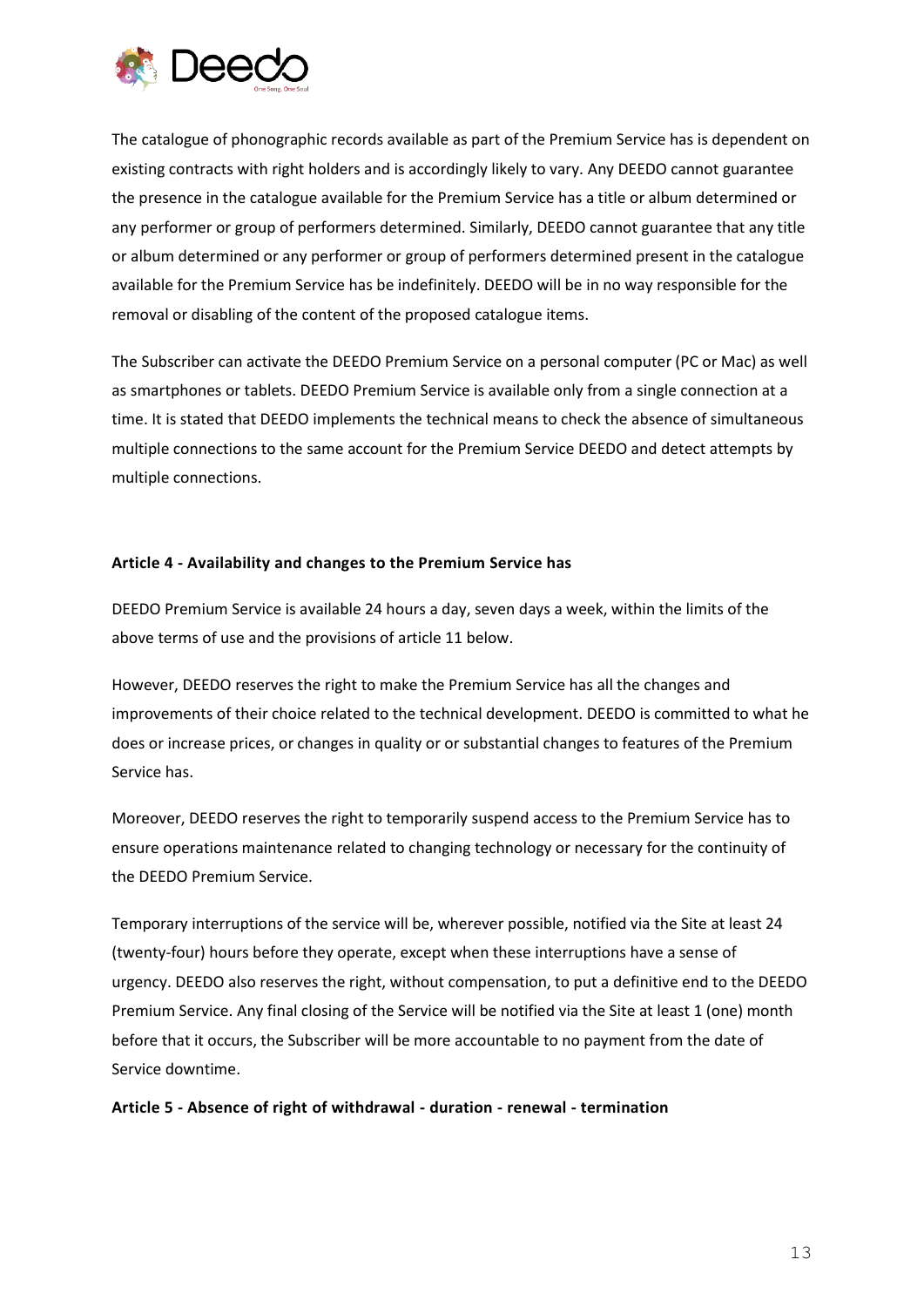

### **5.1 lack of right of withdrawal**

In accordance with the provisions of article L. 121-21-8 of the Code of consumption, the Subscriber acknowledges and agrees expressly (i) DEEDO Premium Service delivery begins immediately after registering for the Premium Service DEEDO validation either before the end of the period of fourteen days provided for by the Code of consumption, and (ii) acknowledges and agrees accordingly to do not benefit from the right of withdrawal associated with online or distance. Accordingly, any application for revocation, cancellation or refund will be admissible for the contracted period.

#### **5.2 duration**

DEEDO offers a subscription for a period of one month, or a year (or any other duration depending on the offers available on the Site). It is also possible that offers trial or discovery of the Premium Service has for a variable period are available on the Site, temporarily or not. Unless stated otherwise, these trial offers or discovery will be subject to these terms of use and sale and will be limited to only one entry (same IP (Internet Protocol) address or same e-mail address electronic) whatever the offer trial or discovery.

#### **5.3 renewal**

Unless terminated by the Subscriber under the conditions of article 5.4, the subscription to the Premium Service has is tacitly renewed for a period identical to that initially subscribed.

In the case of tacit renewal, the rate then in effect for the concerned subscription will be fully applicable to the Subscriber.

Unless otherwise stated on the Site, and unless terminated by the Subscriber under the conditions of article 5.4, any offer trial or discovery of the Premium Service has turned into a monthly subscription to the price indicated in the offer or, failing that, at the rate applicable to monthly subscriptions to the Premium Service has.

#### **5.4 termination of subscription**

When the subscription has been subscribed directly with DEEDO from the Site, the Subscriber must notify it from their account on the Site by clicking on the heading "cancel my subscription". Taking into account the termination will be effective at the end of the subscription period underway provided that its notification has been sent at least 48 (forty-eight) hours before his term, and up to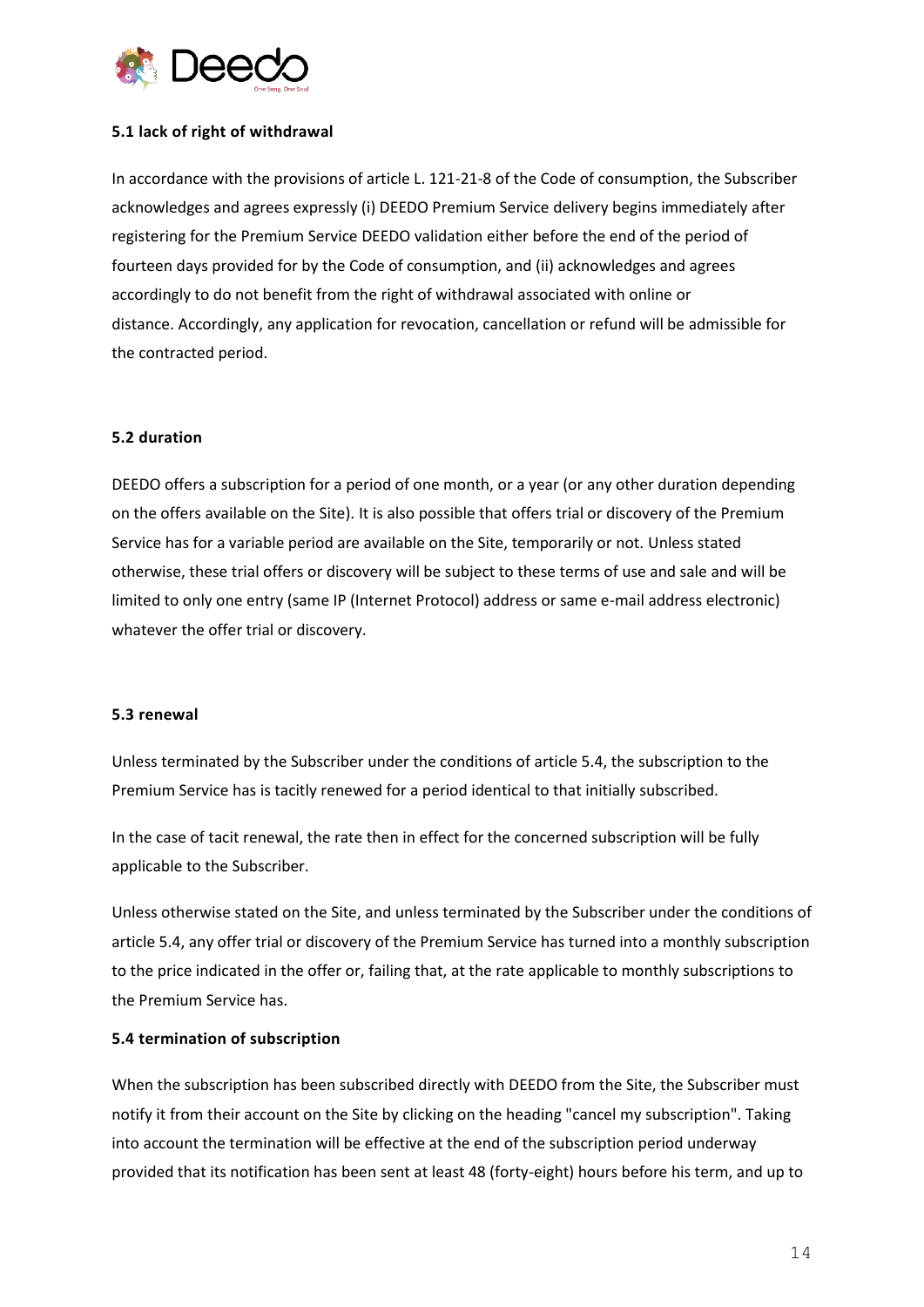

the date and time of such end indicated on the account the Subscriber for a bid test or discovery, unless otherwise stated on the Site.

When the subscription has been subscribed from a platform DEEDO partner (e.g. a subscription on iTunes, etc.), the Subscriber must check in advance the conditions for termination of its membership from the "My account" section on the Site, and follow the instructions specified. The Subscriber is informed that the terms of termination (procedure, time it takes into account, etc.) may vary from one partner to another platform.

#### **Article 6 - Conditions for access to the Premium Service**

The Subscriber declares having the ability to accept these terms of use and sale, IE have the majority and not be a measure of legal protection of adults (put under protection of justice, under) guardianship or curatorship) or, if the customer is a minor, parental permission to subscribe.

The Subscriber declares having the ability to make payments in accordance with the terms of payment proposed by DEEDO on its platform.

## **Article 7 - Creating an account**

To subscribe to the Premium Service DEEDO, a person must:

-create an account on the Site or, if the user is already registered, identify the site;

-fill in the different fields of the subscription on the Site form;

-to confirm its acceptance of the present general conditions of sale and use of the Premium Service has;

-set the price of its subscription using one of the proposed means of payment; -confirm his registration.

Once their registration has been validated, DEEDO address a confirmation e-mail to the Subscriber (at the address provided by the latter when registering on the Site).

Subject to the other provisions of these terms of sale and use of the Premium Service DEEDO, DEEDO Premium Service subscription is effective when DEEDO address the e-mail confirmation referred to the paragraph above. DEEDO recommends the Subscriber to keep this email and/or print it out.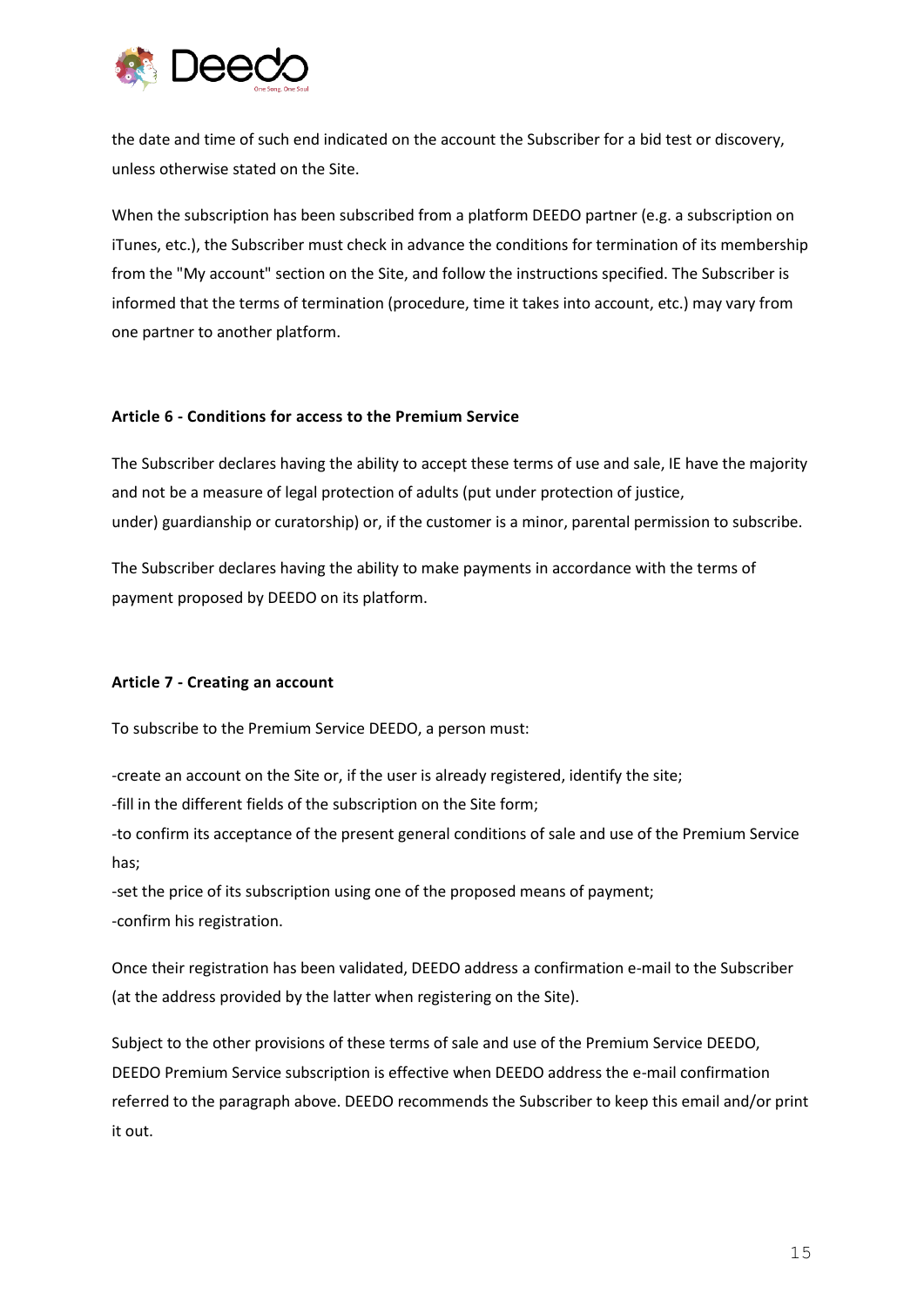

The Subscriber may change the password communicated from his account on the Site by clicking on the my account"" section.

The Subscriber agrees to provide true and sincere information about it.

The subscriber undertakes to inform DEEDO without delay of any change in the information provided during the subscription of its subscription and including any change of address of e-mail or means of payment. The Subscriber may modify this information from their account on the Site by clicking on the my account"" section.

The Subscriber must immediately inform DEEDO of any loss or unauthorized use of his account, his login and password. IDs and passwords are personal and the Subscriber agrees to not to disclose. Such, DEEDO cannot be held responsible for the use of IDs and the password of the customer by a third party whereby the Subscriber would have communicated them or else that would have had access as a result of a fault, mistake or negligence on the part of the Subscriber.

DEEDO, its partners, co-contractors or assigns cannot be held responsible for the consequences of the improper use by the Subscriber of its account or for any action performed on the account of the customer by a third party to whom the Subscriber would have communicated his credentials or who would have had access to the account as a result of a fault, mistake or negligence on the part of the Subscriber

#### **Article 8 - price**

The price of the subscription to the Premium Service is indicated on the Site in euros and include all taxes.

DEEDO reserves the right to modify the price of each subscription plans. DEEDO will inform each Subscriber by e-mail to the address provided by the Subscriber at the time when registering for the Premium Service has (or later amended his account) any increase in price at least 7 (seven) days prior to its coming into effect. In such a case, the Subscriber not accepting this fee increase may terminate his membership from his account on the Site as indicated in article 5 above this termination taking effect in the next monthly subscription. Failing termination by the Subscriber, the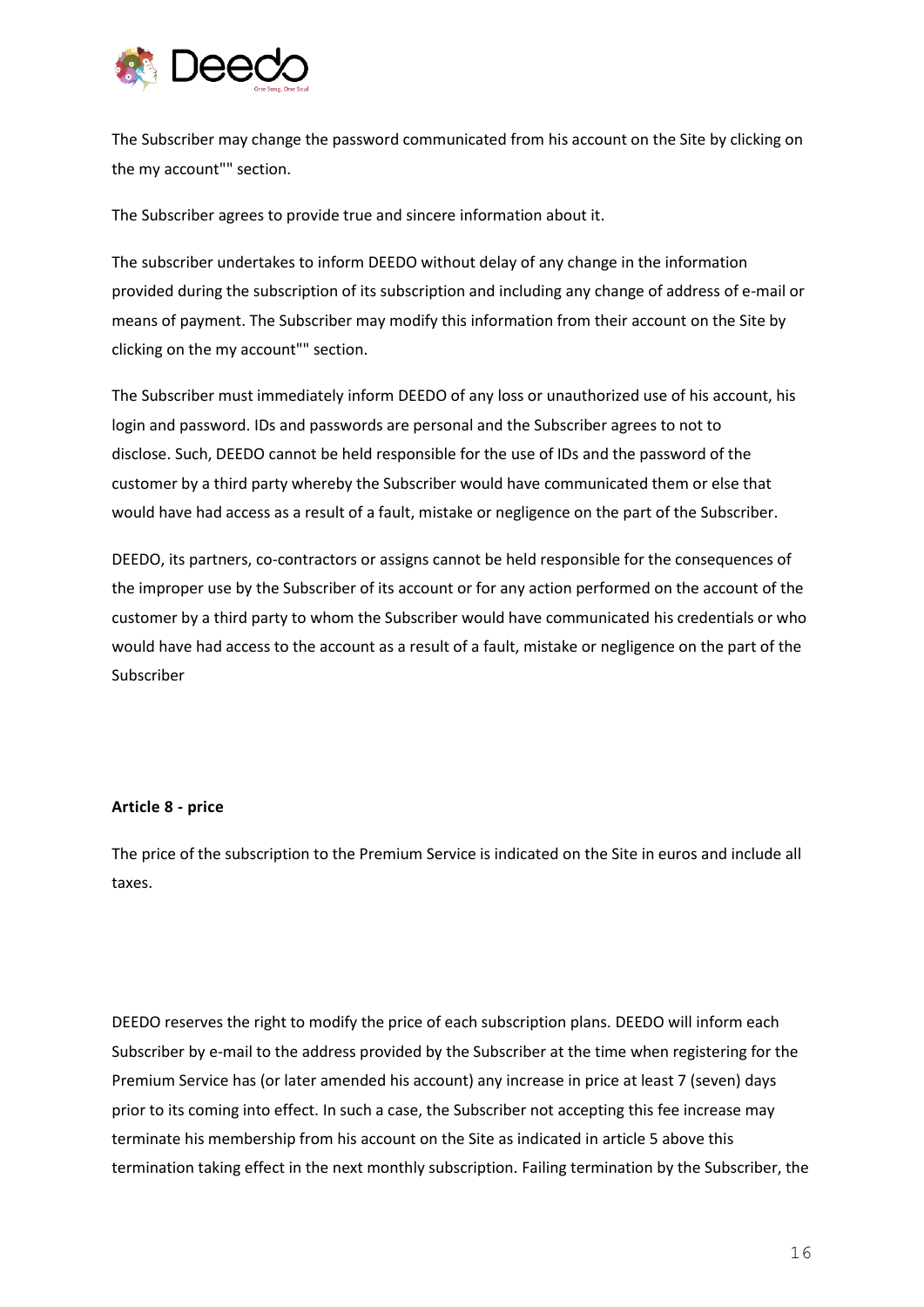

new pricing will be applicable from the next due date of subscription after taking effect of the new pricing.

Any increase in the VAT (value added tax) will be reflected on the price of the Premium Service has automatically and immediately. It will be the same when creating a any new tax would be sitting on the price of the Premium Service has and which has become indebted. The conditions of cancellation in the case of change of the price of the subscription plans referred to above apply under the same conditions in case of modification of the resulting price increase or creation of new taxes.

He's recalled that connection and communication (Internet) costs related to the use of the Premium Service has are not supported by DEEDO and remain the responsibility of the Subscriber.

## **Article 9 - Payment of the price**

Different means of payment of the price of the subscription or package are offered on the Site (credit card, prepaid card, PayPal or other payment methods).

It is stated that when the Subscriber communicates DEEDO his bank details, these are not preserved by DEEDO.

According to the duration of the subscription chosen by the Subscriber, the subscription price is payable monthly or annually. The payment will be made, term expiring (payment in advance), when subscribing DEEDO Premium Service and then every month or year per debit until the termination of their subscription, termination or on its own initiative to that of DEEDO.

In order to optimize the security of transactions, DEEDO chose several payment systems. DEEDO's guarantees in respect of the security of the transactions are identical to those obtained respectively by DEEDO of these publishers of payment systems.

Absence of contrary evidence by the Subscriber, computerized, kept registers in the computer systems of DEEDO and its partners in reasonable conditions of security, will be considered as proof of the communications, controls, validations and payments intervened between the Subscriber and has. This information will be faith between unless you provide written proof and otherwise by the Subscriber. Archiving these items is performed on a support reliable and durable to correspond to a loyal and durable copy, in accordance with article 1348 of the civil code.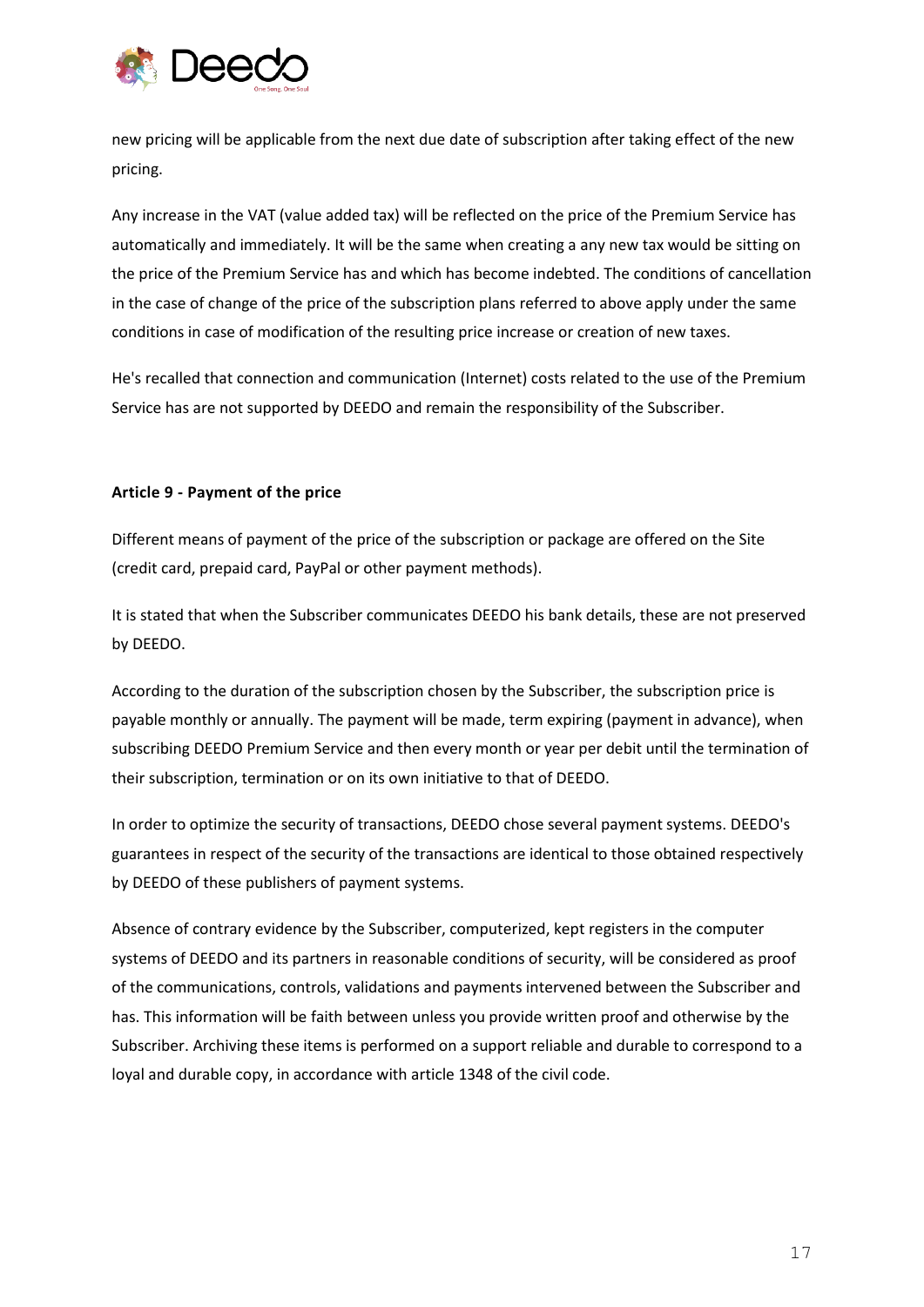

## **Article 10 - territory**

Subscription to the Premium Service DEEDO is reserved to individuals residing in the territories set out on the platform Deedo registration and with one of the payment methods offered by the platform.

## **Article 11 - liability**

DEEDO responsibility cannot be retained in the event of non-performance or improper performance by the customer of these terms - t &, in fact unpredictable and insurmountable, of a third party or force majeure as defined by the French Court of cassation.

As a simple service Editor, DEEDO cannot guarantee the quality of the Internet nor access and cannot guarantee the absence of the internet network service interruption.

As a result, DEEDO can in no case be held responsible for malfunctions in the access, DEEDO Premium Service, openness and consultation of the pages of the services speeds speeds of listening to the Phonographic, of recordings permanent or temporary inaccessibility DEEDO Premium Service, of fraudulent use by third parties of the information made available on the Site.

Accordingly, also, it is up to the Subscriber to protect its hardware or other particularly against any form of intrusion and contamination by viruses, DEEDO cannot under any circumstances be held liable for intrusion or contamination by viruses of its resulting material of a fault, clumsiness or negligence of the Subscriber.

DEEDO cannot be held responsible for any malfunction or damage to equipment resulting from Subscriber to a fault, clumsiness or negligence of the Subscriber or unpredictable and insurmountable of a third party.

More generally, DEEDO disclaims any responsibility if a breach any obligation was due to a case of force majeure or fortuitous, including, but not be limited to, disasters, fires, internal or external strike, failure or failures internal or external, and in general all irresistible and unpredictable event does not allow the execution of orders.

Any DEEDO cannot be held responsible in the case where the service offered to prove incompatible with some equipment and/or computer equipment of the Subscriber features.

Finally, DEEDO cannot be held responsible for the improper use by the Subscriber DEEDO Premium Service or the use of the Subscriber's account made by a third party to whom the Subscriber would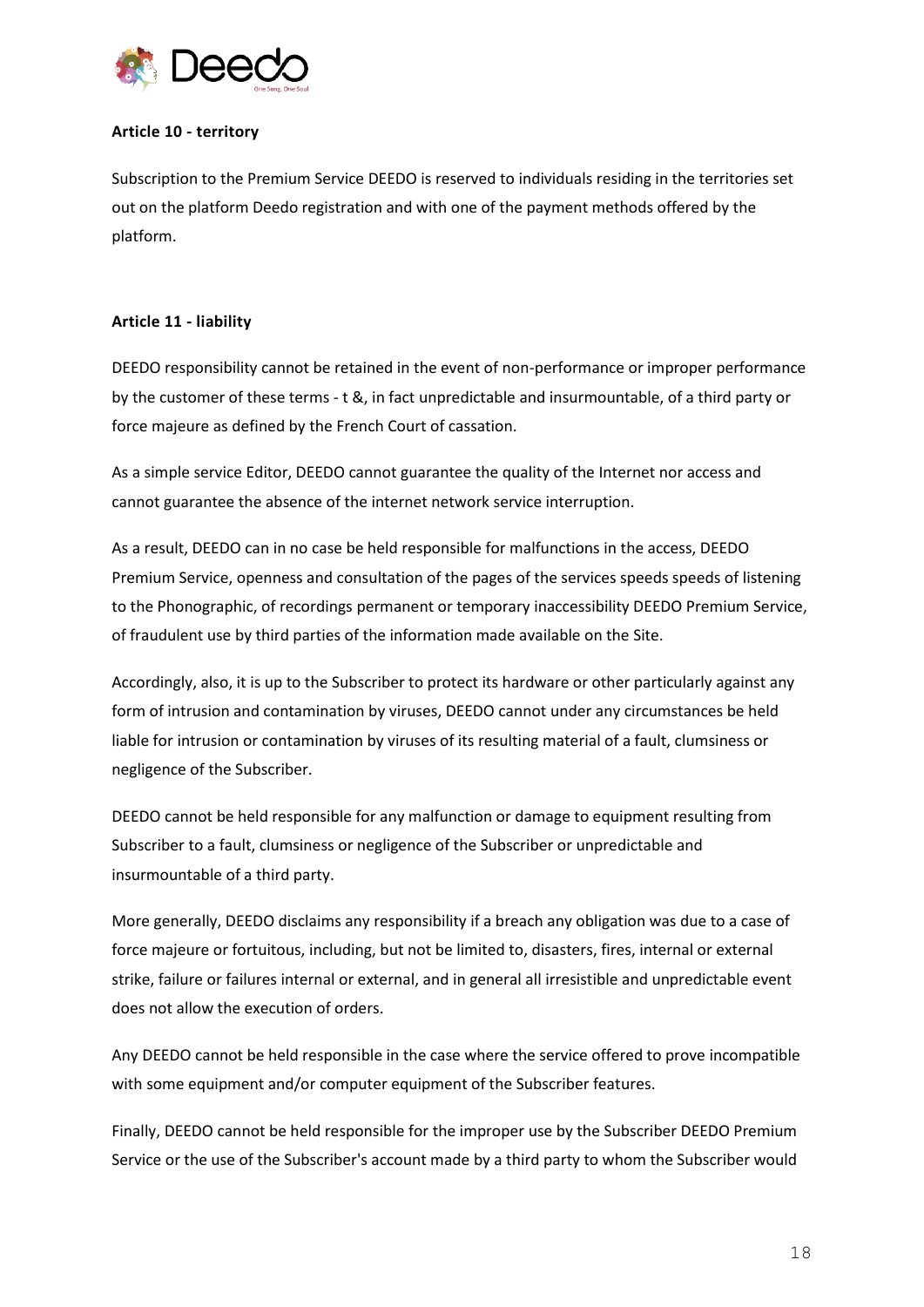

have given his credentials or who would have had access to the account due to a fault, mistake or negligence on the part of the Subscriber. The Subscriber agrees in these cases to make his personal affair of any claim, demand, or opposition, and more generally of any proceedings filed against DEEDO from a third party.

## **Article 12 - Protection of personal data policy**

# 12.1 - object

This topic illustrates the commitment of DEEDO having regard to the respect of your privacy and the protection of collected and processed personal data through your use of the Site and services of DEEDO in conditions referred in the terms of use and sale of DEEDO services ("data").

DEEDO undertakes to respect the current legislation on the protection of privacy with respect to the automated treatment of the personal data. Site has been the subject of a prior declaration to the National Commission for computing and liberties (CNIL).

# 12.2 data collected

Data collected and later processed are those that you voluntarily give us via the registration form on the Site (the "form") or on the "My information" in your account page and concern, at least, your username, your age, gender and a valid e-mail address.

When you use the Site and the services of DEEDO, some data are collected automatically including technical data (such as your computer or your mobile devices IP address) and information about the consultation and the use by you of the pages of the Site, advertisements displayed on the Site and the features of the services of DEEDO, excluding any other.

# 12.3 purpose of treatment

The data that you provide us voluntarily and who are identified as mandatory within the form, are necessary for the purpose of the site and features DEEDO services (especially for access to the Site and services of DEEDO).

The data that you provide us voluntarily (mandatory or not) as well as the data automatically collected by the Site (i) to customize and improve your use of the Site and has services, (ii) to ensure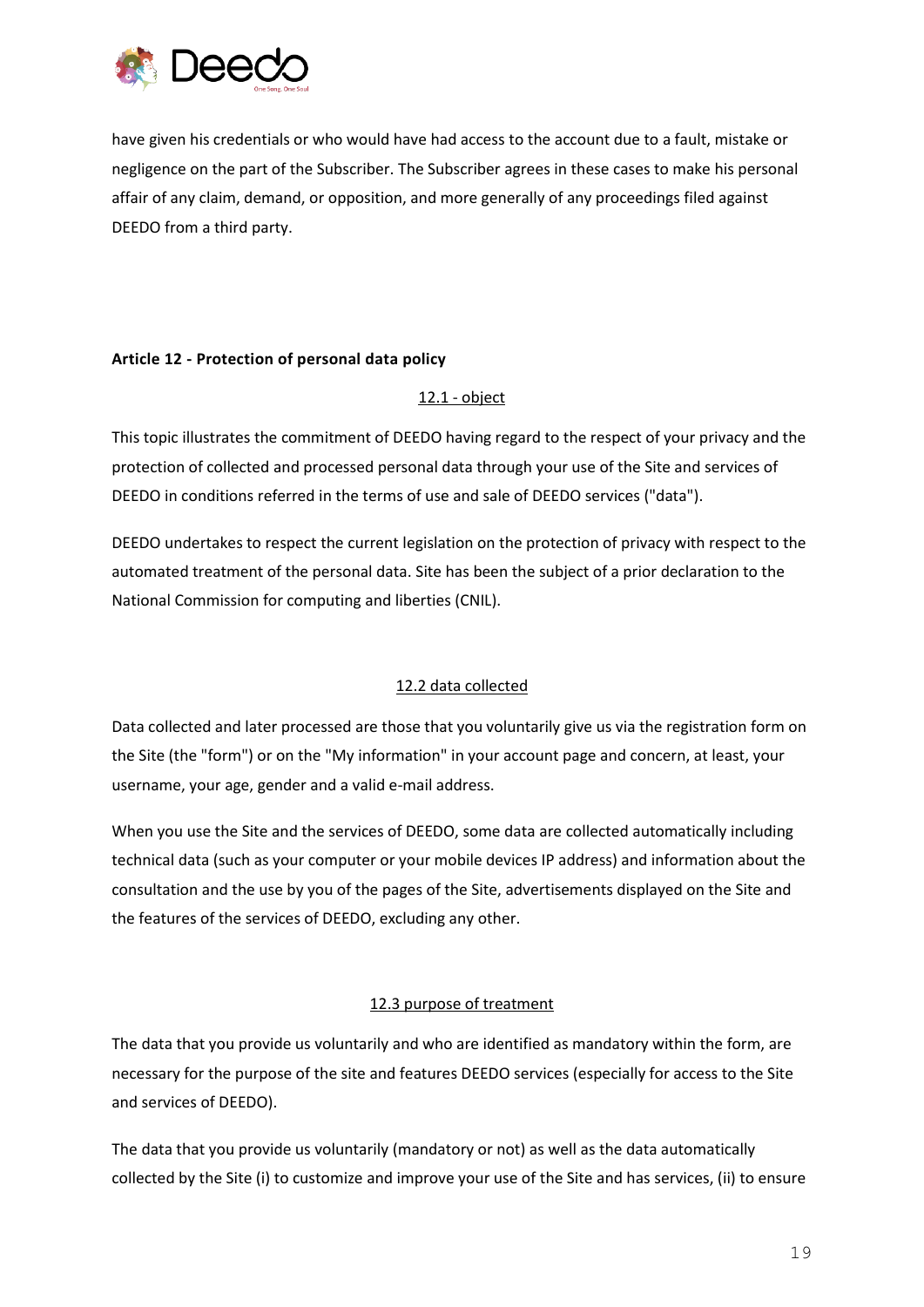

the provision of services of DEEDO by its partners, if any, (iii) to personalize the advertising offer proposed by DEEDO or partners on the Site or the websites of its partners, (iv) to analyse and conduct of statistics as to the consultation and use of the Site, the services DEEDO and ads displayed on the Site, and (v) only in the case where you have expressly consented to your account DEEDO association with use of your accounts social networking at the time of your registration on the Site, or by setting your account has for this purpose under the heading "Notifications and sharing" (to access this topic, [click here\)](http://deedo.io/en/my-account), to share content from the Site on these networks or to publicize your consultation or feedback concerning our Web Site content on the websites of these networks.

The data will also allow has to send you newsletters ("newsletter") of DEEDO informed that such email address and, if necessary, modified by you even or notifications on your devices Mobile. If you no longer wish to receive these newsletters or notifications, you can at any time unsubscribe by clicking the link provided at the bottom of each newsletter or by changing your data from your account on the Site by clicking on the heading «Notifications & sharing»

These data are also kept for purposes of security, in order to meet legal and regulatory obligations that DEEDO is submitted.

## 12.4 recipients of data

Your data are being communicated to third parties without your express consent.

You are informed, however, that they will be disclosed in application of a law, a regulation or a decision of a regulatory authority or competent judicial or even, if necessary, for the purposes, DEEDO, preserve its rights and interests.

As part of the management of your subscription, your data may be passed on to the companies responsible for the management, execution and processing of payment transactions.

In sending newsletters or notifications, your data may be passed to Sendinblue society responsible for the management, treatment and sending the newsletters and notifications of DEEDO.

DEEDO may need to share some of your data in connection with your use of third-party applications made available to you in the "Application" of the Site ("Applications") page. DEEDO agrees not to share this data only in the cases where you gave your express consent when you use each Application. You are informed that the privacy policies of our partners then govern the use by them of the data we provide them with your agreement or else they collect directly from you.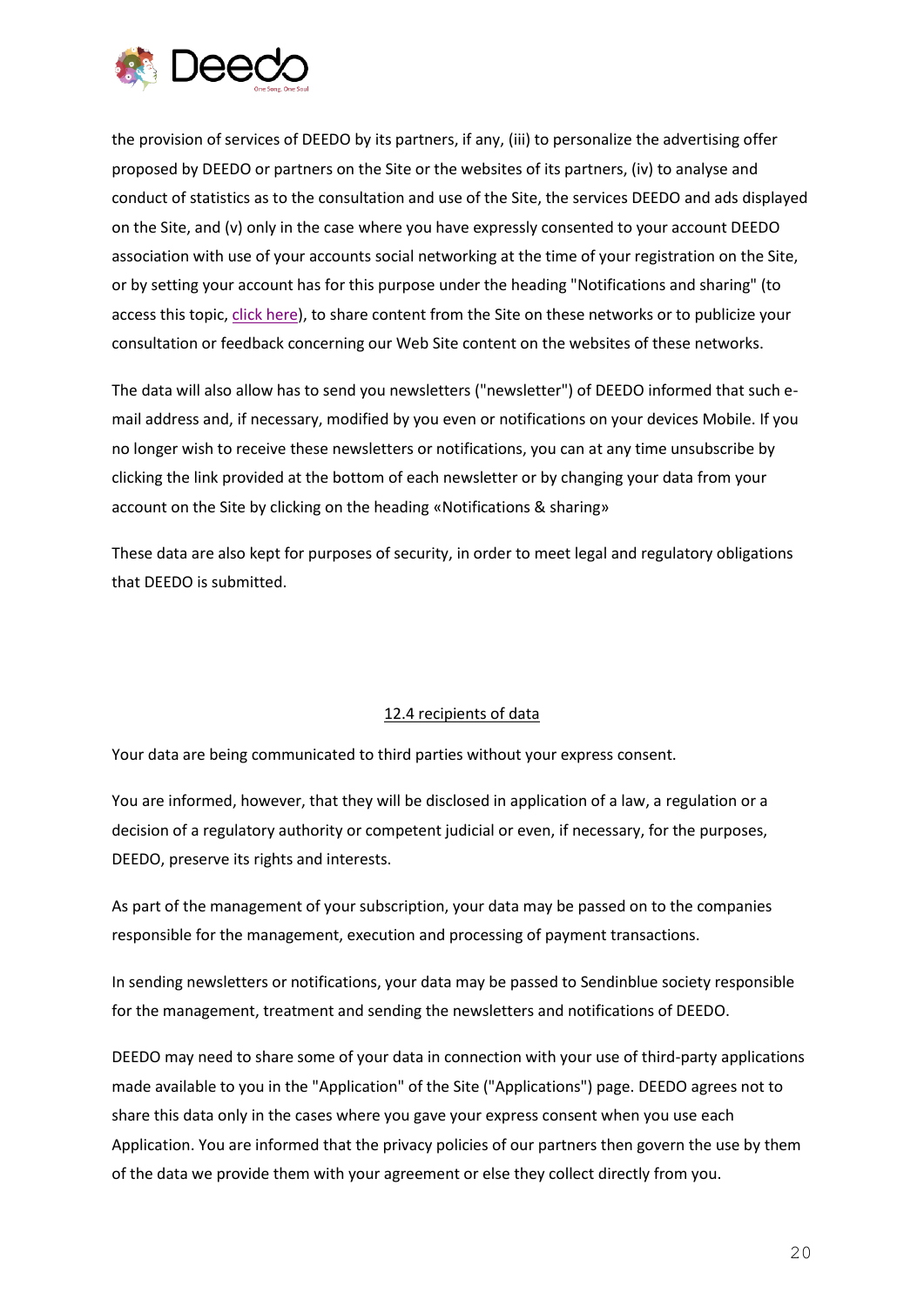

In the processing of your data for purposes of customizing the advertising offer proposed by DEEDO or its partners, your data may be transferred to partners or service providers responsible for the analysis and processing of your data for the account has or its partners.

When you subscribe to DEEDO services through a partner of DEEDO, DEEDO may transmit your data to the partner order (i) to ensure the proper execution of the provision of our services by this partner, (ii) to enable to analyze and conduct statistics as to the consultation and use of the services of DEEDO and (iii) to personalize the advertising offer which is offered by this partner.

DEEDO can also be brought to pass your data to Facebook, Twitter, Google, + e, in the case where you have expressly agreed to your account has association with your use of these social networks accounts at the time of your entry on the Site, or by setting your account has to this end "Notifications and sharing, so to (i) allow you to share content from the Site on these networks or to publicize your consultation or your opinion about one. our Site content on the websites of these networks and (ii) customize the advertising offer proposed by DEEDO or third parties on these networks.

#### **12.5 transfer of your data**

As part of the treatment of your data, these can be transferred by DEEDO to servers located in several countries.

You are informed that your data may be transferred within the Group has in one country other than your country of residence and including outside the European Union (Africa, UK or the United States of America). DEEDO informs you that your data transfer is done in the respect of the provisions of the data protection act and freedom and particularly of articles 68 and 69 of this law.

In addition, you are informed that, in order to allow you to use Applications, data can be transferred in a country other than your country of residence and including outside the European Union. You are informed that privacy of our partners, available in the application policies, then govern the treatment by the partners involved in your data.

You are also informed that, in the case where you have expressly agreed to your account has association with your use of Facebook, Twitter, Google account +, some of your data may be transferred in another country than your country of residence and including outside the European Union. You are informed that the privacy policy of these social networks to which you have agreed to associate your account has, if any, is available on their respective websites and governs the treatment of your data by these networks.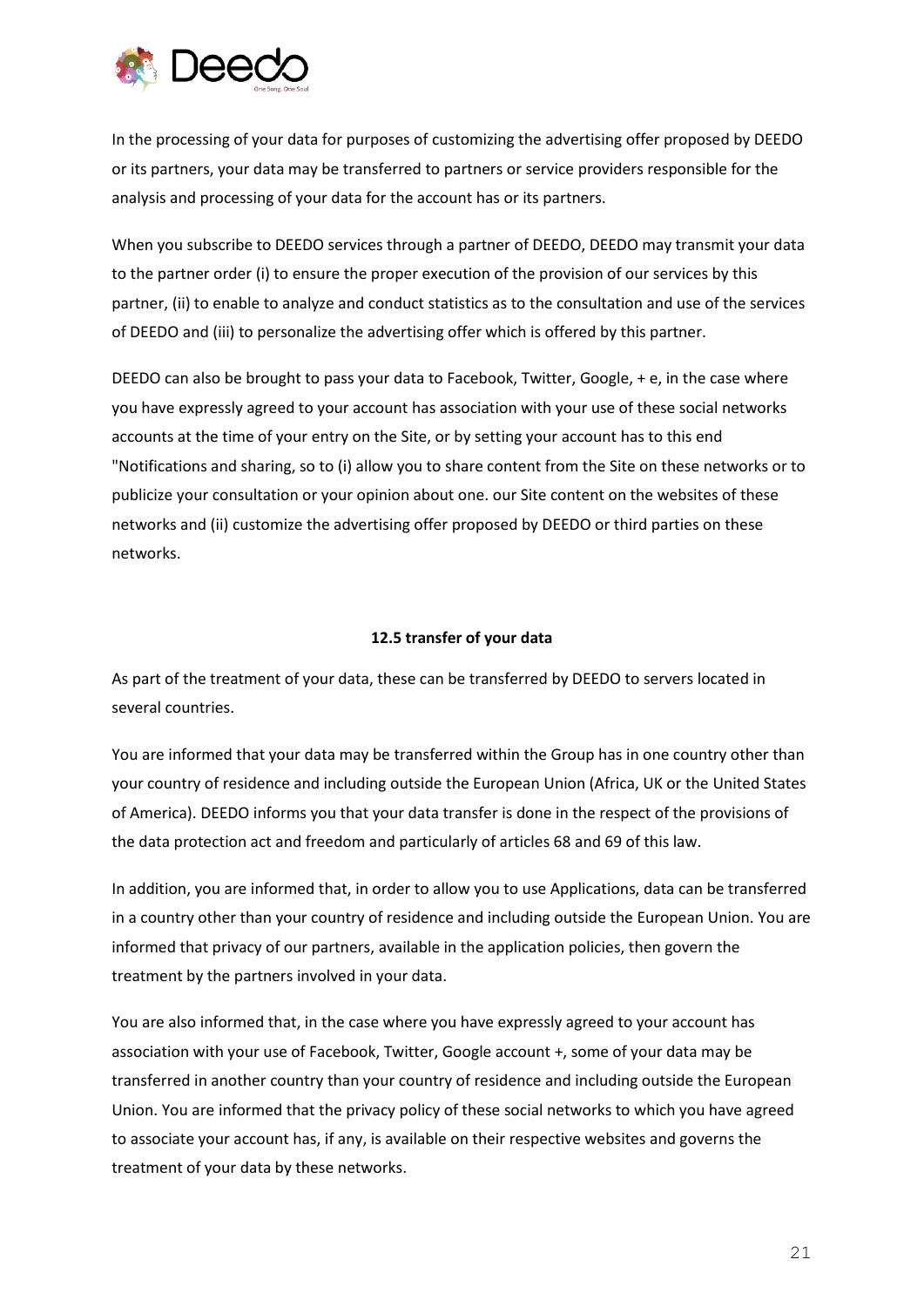

In addition, in the event where you have subscribed to DEEDO services through a partner of DEEDO, some of your data may subject to a transfer in a country other than your country of residence and including outside the European Union.

You are informed that the privacy policy of these partners is available on their respective websites and governs the treatment of your data by these partners.

Finally, you are informed that, in order to receive newsletters or notifications, data can be transferred in a country other than your country of residence and including outside the European Union (in Africa, UK or to the) United States of America). DEEDO informs you that your data transfer is done in the respect of the provisions of the data protection act and freedom and particularly of articles 68 and 69 of this law.

## **12.6 security of data**

DEEDO attaches great significance to the security of your data and implement all appropriate measures for the purpose of limiting the risk of loss, deterioration or improper use of these.

#### **12.7 data retention**

The data are stored at the host of the Site identified breast with [Legal notice](http://deedo.io/legal/deedo-en-legal.pdf) and are kept for the time strictly necessary to achieve the purposes referred to above - until.

Beyond this period, they will be preserved for exclusively statistical purposes and will not be to no exploitation, of any nature whatsoever.

## **12.8 your rights**

You have a right of access and rectification of your data by sending us a request via the " ". [Contact](http://deedo.io/en/contact)  [us](http://deedo.io/en/contact) " " or by mail to the following address: DEEDO 1 Cours Louis Leprince-Ringuet, 25200 Montbéliard - France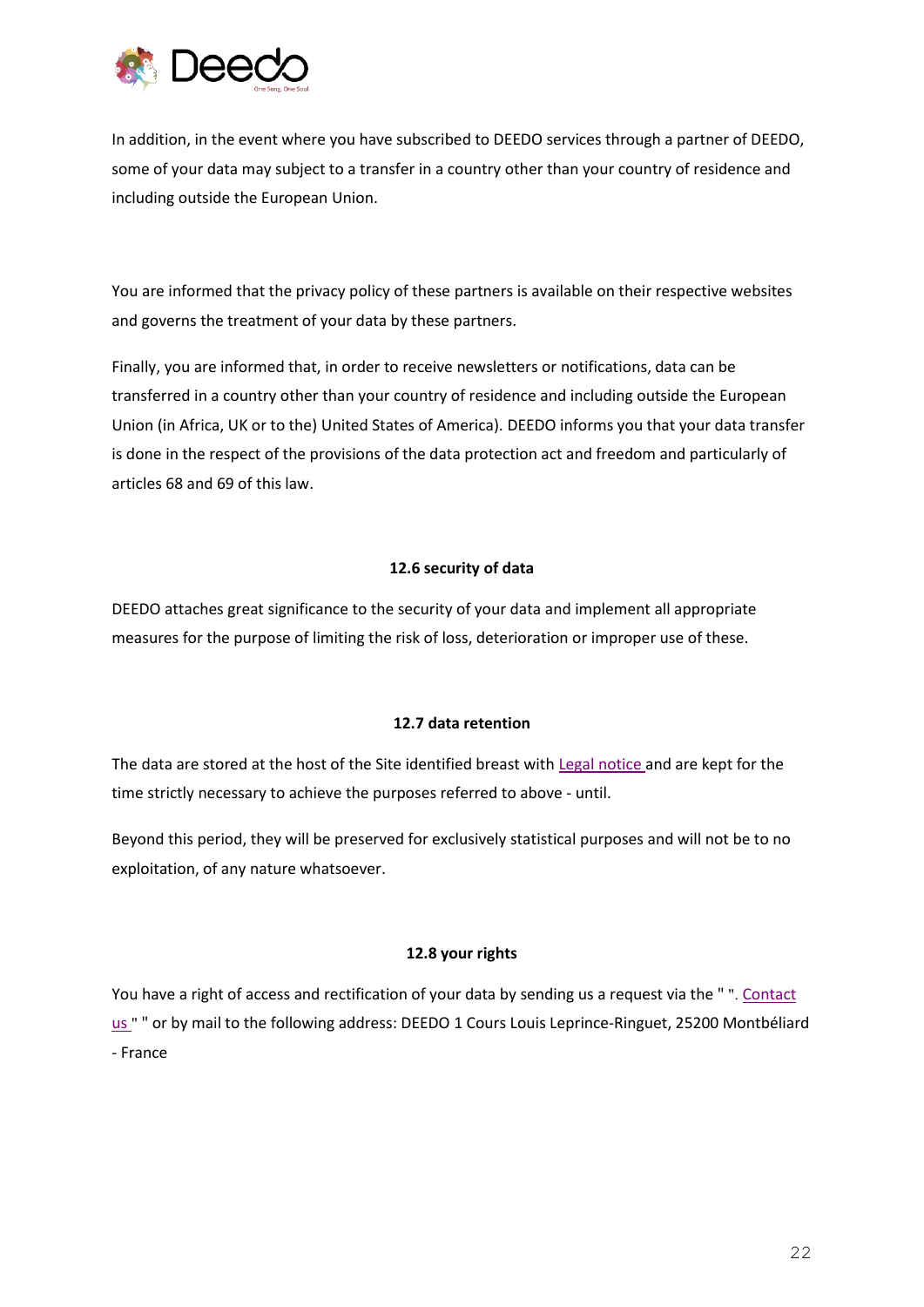

#### **Article 13 - data collection systems**

DEEDO and third parties are likely to establish data collection systems in the computer of the Member.

The Member may find all the information relating to their rights and choices he can do on the installation of data collection systems by DEEDO or third parties on his computer in the policy of Protection of data A personal character of DEEDO.

## **Article 14 - Intellectual property**

The general structure of the Site, the Service has Premium and all components (such as including logos, domain names, phonographic or videographic recordings and associated their items including photographs, images, texts) and biography authors, artists-performers or of any other right on phonographic or videographic recordings as well as visuals of the conditioning of these recordings) are the exclusive property of DEEDO and/or of its licensors (including phonographic or videographic producers ("record labels", society of collective management of copyright (such as the SACEM), etc.).)

These elements are protected by the laws regarding the intellectual and other property including copyright. The Subscriber cannot use these items for the use of the Premium Service has, in accordance with the provisions of the present general conditions of use and sale.

Any representation total or partial of the Site, for the Premium Service DEEDO and/or of the elements (as described above) by any means that it either, without the express permission of DEEDO is therefore prohibited and would infringe sanctioned by articles L. 335 - 2 and following of the Code of intellectual property.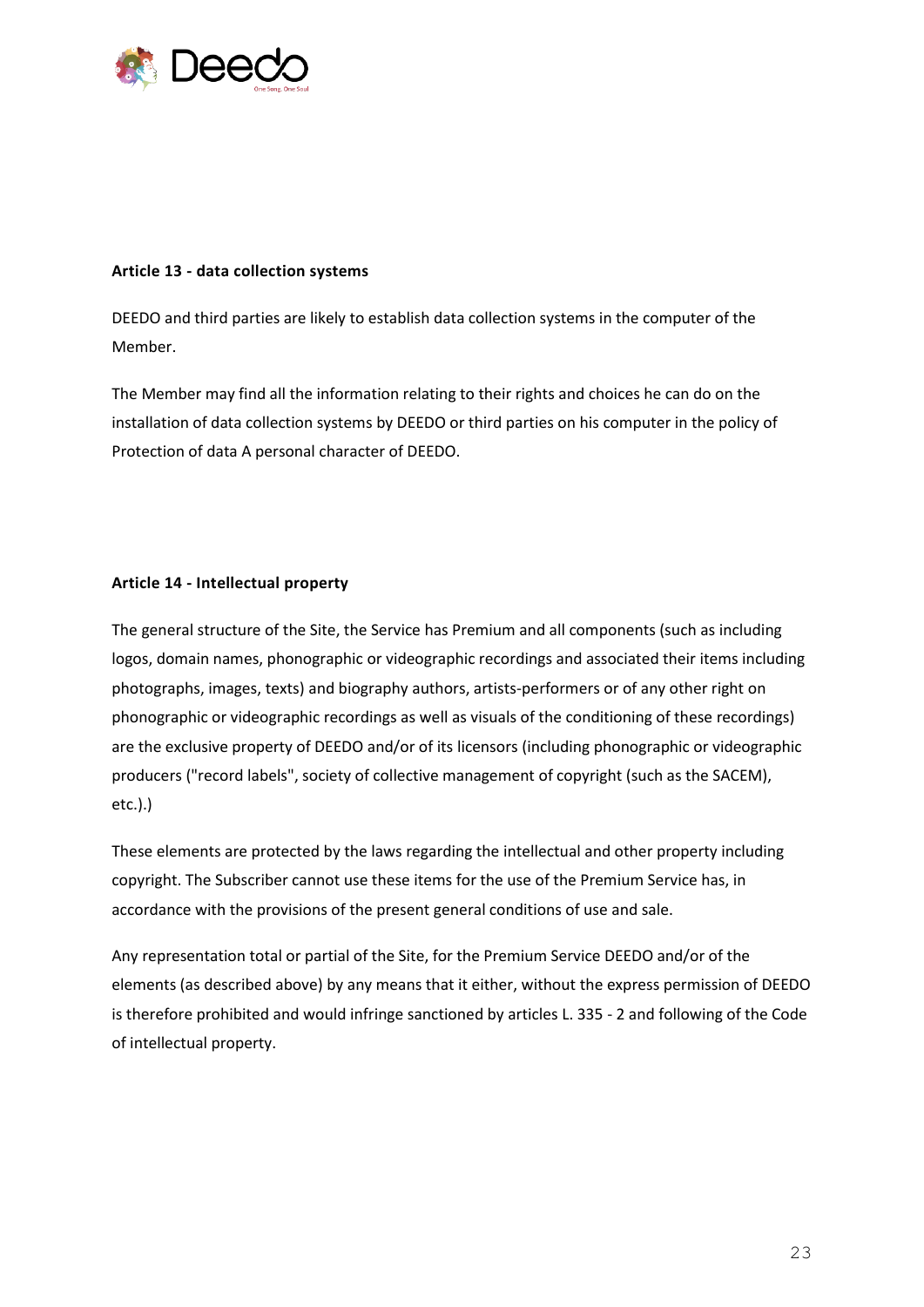

Any hypertext link referring to the Site and using the technique of the 'framing' (programming technique offering the possibility to divide the window of a web browser into several frames autonomous in order to view the contents of an external site) or «» in-line linking"(proceeded to display in a web page one from another site, which saves storage space on the hard disk of the machine where the site is hosted and which has the effect of concealing a uninformed user the enviro environment of origin that belongs to this element) is forbidden.

Any artificial use an account has (this use aimed, for example, to increase the number of plays of some records unnaturally or artificially), through processes automated such as robots or scripts or by any other means is strictly prohibited.

Phonographic records of DEEDO Premium Service are digital files protected by national and international provisions on copyright and neighboring rights of copyright. For this reason and in accordance with the provisions of the intellectual property Code, only listening in an exclusively private setting is allowed. Any use for purposes other than private exposes the Subscriber to civil and/or criminal prosecution. Any other use of these digital files is strictly prohibited and in particular any download or attempt to download, any transfer or attempted transfer of a permanent or temporary hard disk of a computer or any other device (including smartphones, digital music players and other portable digital audio players), any engraving or attempted burning on CD or any other medium are expressly forbidden. Any resale, Exchange or lease of these digital files are strictly prohibited.

The Subscriber declares acknowledge that phonographic recordings available for listening in the form of digital files as part of the DEEDO Premium Service are protected by technical measures of protection put in place by DEEDO so to prevent or limit, within the limits of the technical constraints existing in this area and of the technologies available, the uses of these recordings not provided for by the present general conditions of use and sale.

The Subscriber agrees to use any technical measure to allow the circumvention of technological protection measures in order to proceed to the download of these digital files and allow their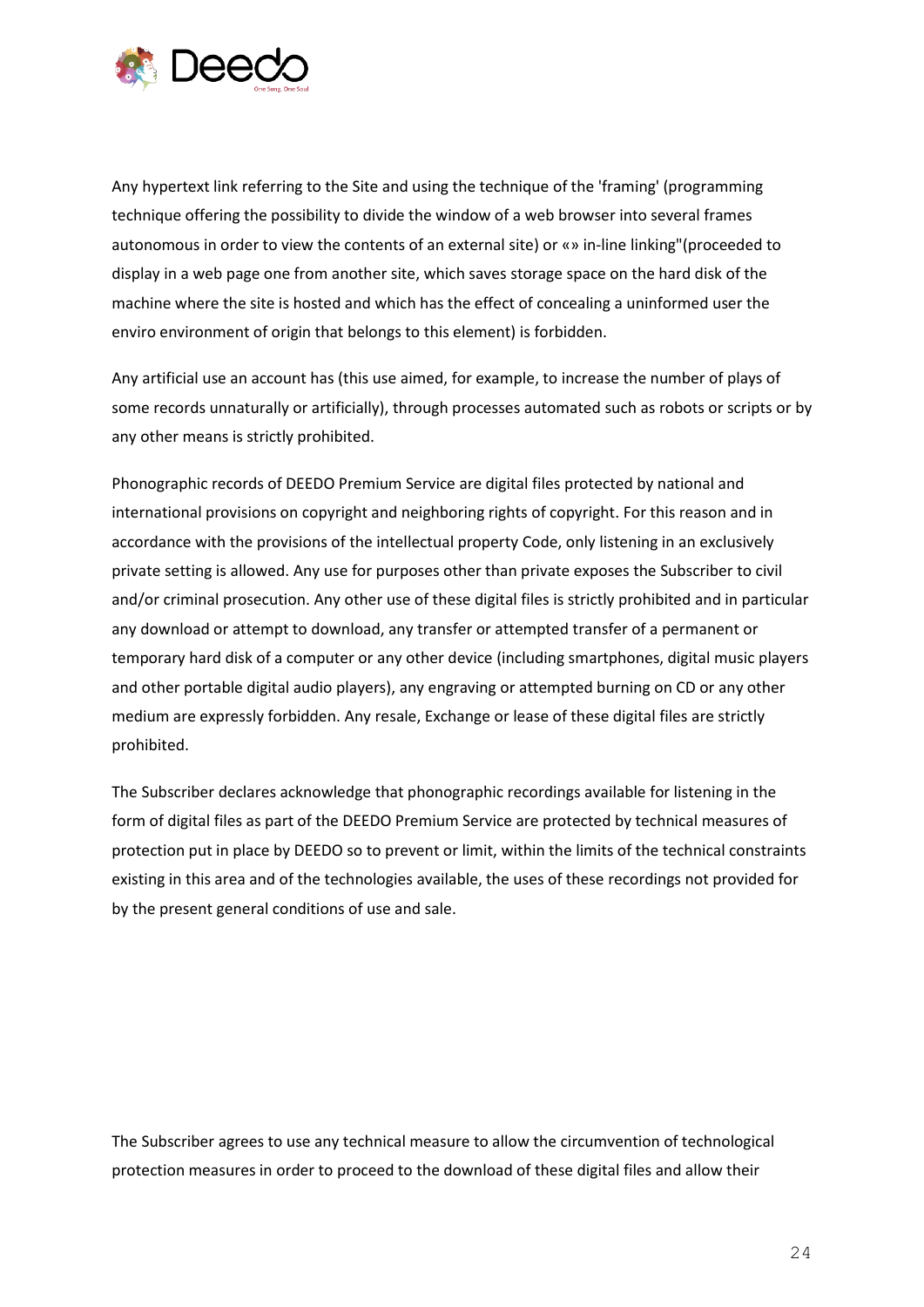

conservation in his storage unit Terminal reception whatsoever (PC, macs, mobile phone, digital music player and other portable digital audio players, etc.).

The Subscriber declares take note that to knowingly infringe a technical measure of protection exposes it, by application of the provisions of article L. 335-4-1 of the Code of intellectual property to the payment of a fine of 3,750 euros and that the made available or knowingly to others, directly or indirectly, offer means designed or specially adapted to cause damage to a technological protection measure for his part being punished with imprisonment of six months and 30,000 euros fine.

#### **Article 15 - Suspension and/or early termination at the initiative of DEEDO or Subscriber**

Without prejudice of all damages that DEEDO could seek, DEEDO reserves the right to suspend access to a subscriber to the Premium DEEDO Service and/or terminate full rights, without notice or compensation, his subscription to the Premium Service has in the case of:

-no respect by the Subscriber of the present general conditions of use and sale, including:

- no respect for the rights of intellectual property of DEEDO and/or its licensors,
- circumvention or attempted circumvention of the technical protection measures in place by DEEDO,
- connections multiple simultaneous to the same account of the DEEDO Premium Service or attempt of multiple simultaneous connections.
- provision of false information on registering for the Premium Service DEEDO;

-total or partial payment by the Subscriber of the price of its subscription to the Premium Service DEEDO;

-conduct contrary to the commercial interests of DEEDO.

For its part, the Subscriber may terminate, without notice or compensation to the benefit of DEEDO, its package or subscription breach of has its main obligations set out in these general conditions or in the case of legitimate such as especially (such as flight of the mac, PC, technical incompatibility of the Premium Service has with the equipment of the Subscriber).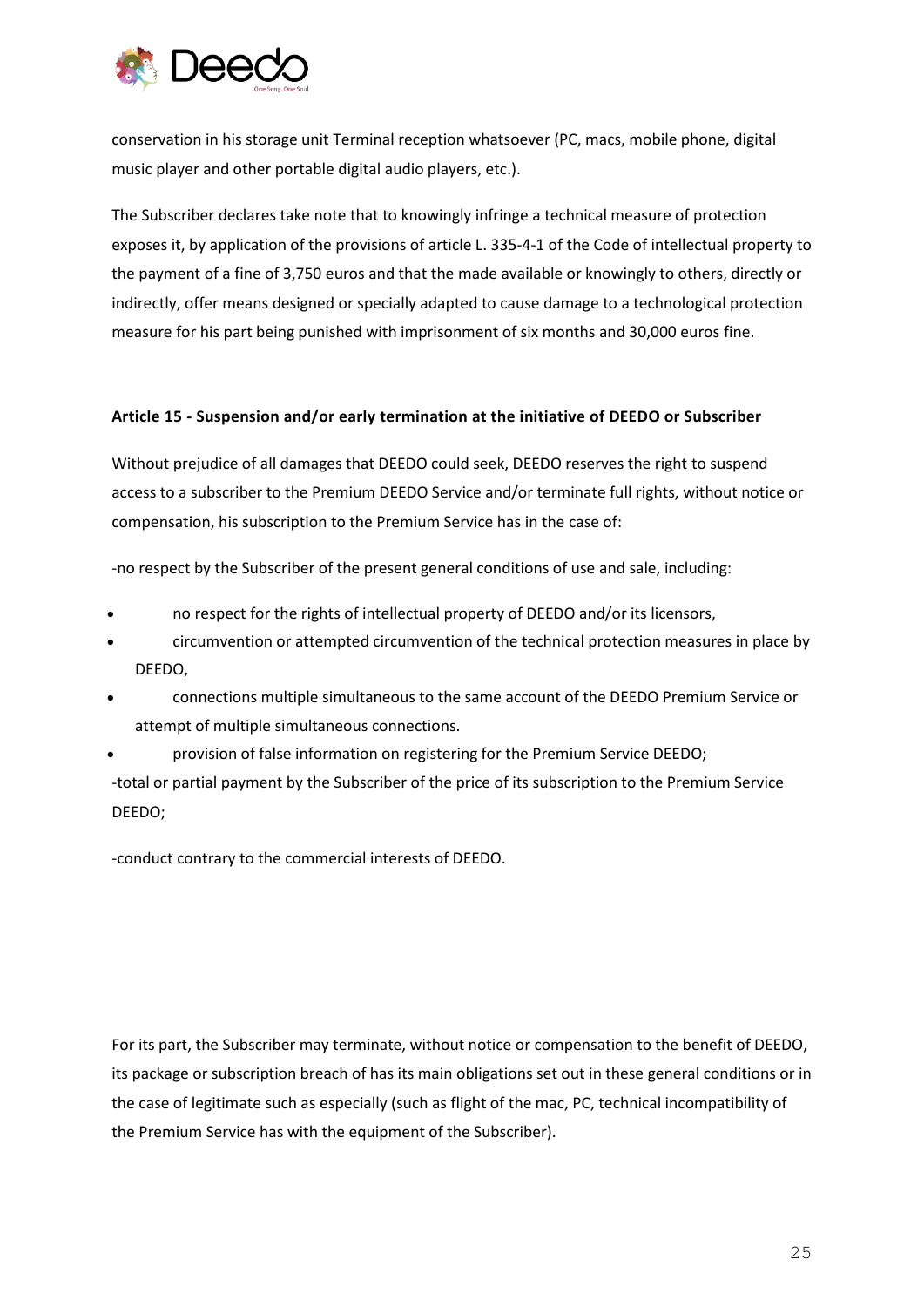

#### **Article 16 - Changes of the present general conditions of use and sale**

DEEDO reserves the right to change these terms of use and sale at its discretion. DEEDO will inform each Subscriber by e-mail to the address provided on the account of the customer of any changes to these terms of use and sale at least two (2) months before they take effect. In the case where the Subscriber would not accept these changes, he will be free to terminate his membership from his account on the Site as indicated in article 5 above - before, this termination taking effect the next monthly subscription. Failing termination, the new General conditions of use and sale will therefore apply from the next due date of subscription after taking effect of the new General conditions of use and sale.

#### **Article 17 - Customer Service**

For any information or question regarding the DEEDO Premium Service, the Subscriber can contact DEEDO via the Site by clicking on the heading " ". [http://www.deedo.IO/contact](http://deedo.io/en/contact) ' ' or send us a letter at the following address:

#### *DEEDO*

1 Cours Louis Leprince-Ringuet, 25200 Montbéliard - France

#### **Article 18 - Nullity of a clause**

In the case where one of the provisions of the present general conditions of use and sale would be declared invalid or unenforceable for any reason whatsoever, the other provisions remain applicable without change, except in cases where the contract could survive without it.

#### **Article 19 - Applicable law and litigation**

These terms of use and sale are subject to French law.

Any claim relating to the application of these Conditions of use should be addressed to our Customer Service via the Site by clicking on the heading [http://www.deedo.IO/contact](http://deedo.io/en/contact) , or by postal mail at the